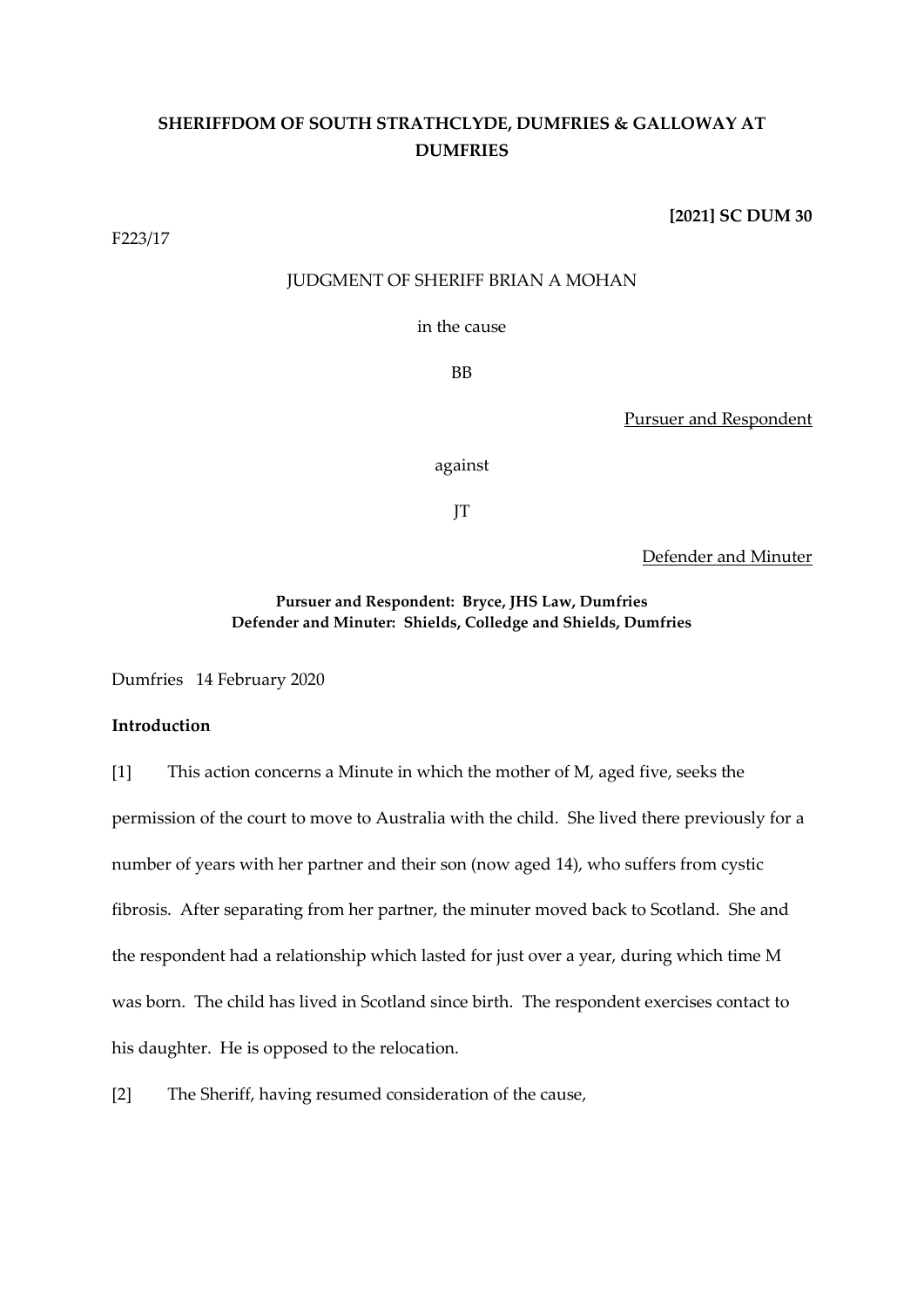FINDS IN FACT:

1. The defender and minuter (hereafter referred to as the minuter) is JT. She is 37 years of age. She resides at [ ] Dumfries. She is employed as a psychiatric nurse.

2. The minuter lives with her partner PD, their son T (aged 14) and her daughter M, whose father is the respondent. M is aged five and was born on 23 September 2014.

3. The pursuer and respondent (hereafter referred to as the respondent) is BB. He is 39 years old and is self-employed with a carpet cleaning business. He lives at [ ] Dumfries.

4. The respondent lives with his partner HH and their baby. He is the father of M. He has two older daughters from previous relationships. He exercises contact to his daughter L, aged 7. He does not exercise contact to his older daughter K, aged 15. Both of those girls know and have a relationship with M.

5. In 2007 the minuter relocated from Scotland to Brisbane, Australia with her partner PD and their son T, who was then aged two. T has cystic fibrosis, a condition which affects his lungs and general health. The climate and lifestyle which the family enjoyed in Australia were beneficial to T's health and development. The move to Australia was carefully planned by the minuter before she left.

6. The minuter and PD married after they moved to Australia. A few years later they separated, but both continued to live in Brisbane. They lived in the same area of the city and co-parented T. The minuter made annual trips home to Scotland.

7. In around June 2013 the minuter came back to Scotland with her son T to visit family in the Haddington area. She and the respondent had begun a friendship online, and had known each other previously when they were both at school. When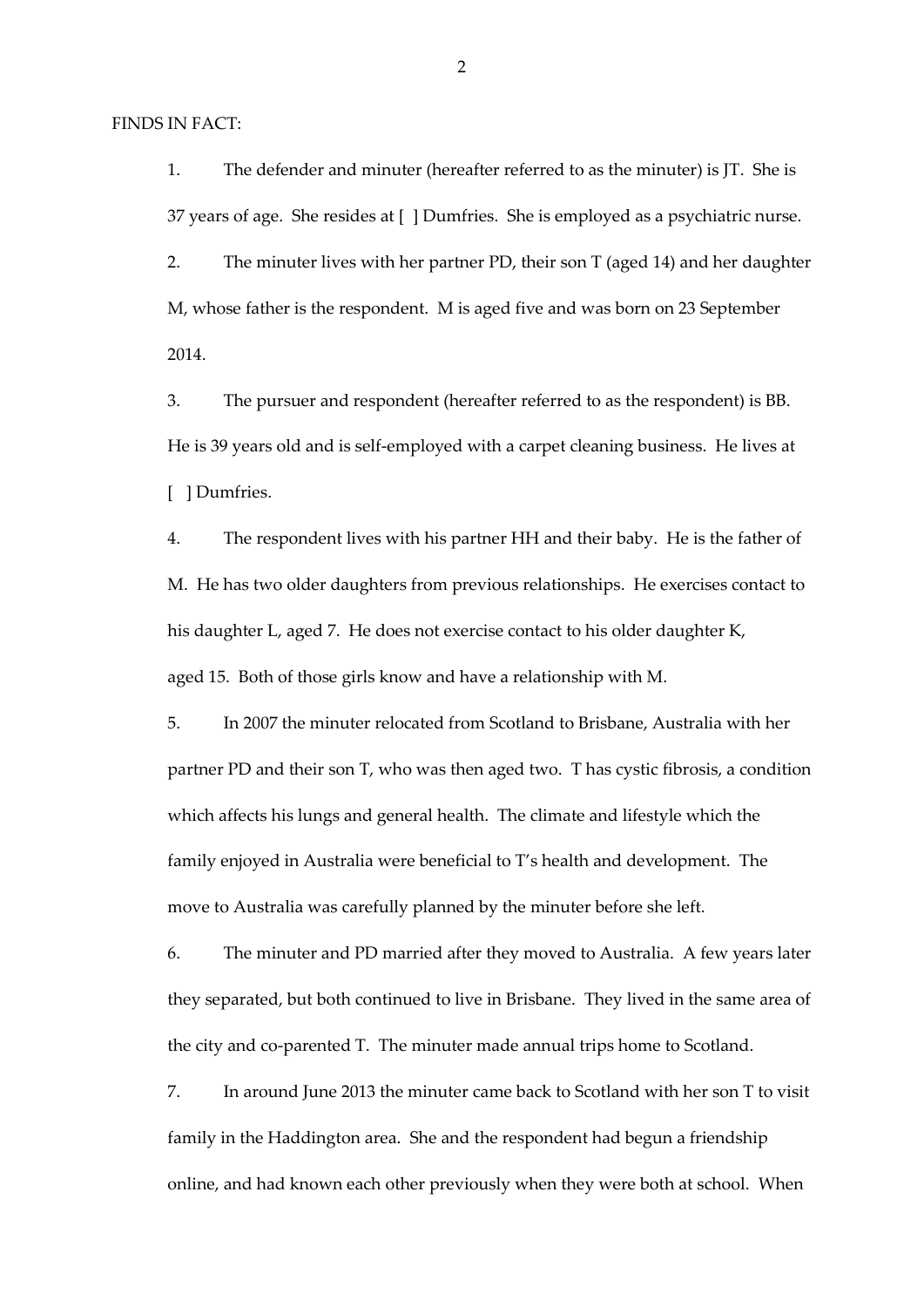the minuter visited Scotland in June 2013 she and the respondent met and began an intimate relationship. The minuter returned to Australia after a few weeks and the respondent visited her there in or around September 2013 and again a few months later. Their relationship continued, though the respondent had to return to Scotland. He had business and family commitments in East Lothian.

8. In early 2014 the minuter became aware that she was pregnant. Discussions took place between the minuter, PD and the respondent over the following few months. As a result of these discussions the minuter and PD, who were both employed as nurses, relocated to the Dumfries area in mid-2014, together with their son T. They were not in a relationship at that time, but co-parented their son and lived at separate addresses. The view of the minuter was that she would try the return to Scotland because she had begun a relationship with the respondent and was expecting his child. PD was more reluctant to agree the move back because of T's condition. Both the minuter and PD agreed to review the decision if T's health deteriorated.

9. The respondent was part of these discussions: both he and the minuter planned to live together in Scotland with the minuter's son T. As a compromise the respondent relocated his business and home to the Dumfries area. PD had family in the Dumfries area and both he and the minuter were confident that they could obtain work in the mental health field through the NHS in the surrounding region.

10. From around June 2014 the parties rented a home together in Dumfries. Shortly after the parties moved in together they realised that they were not compatible. Their relationship deteriorated. T was exposed to many domestic arguments. M was born in September 2014. After M was born the parties disagreed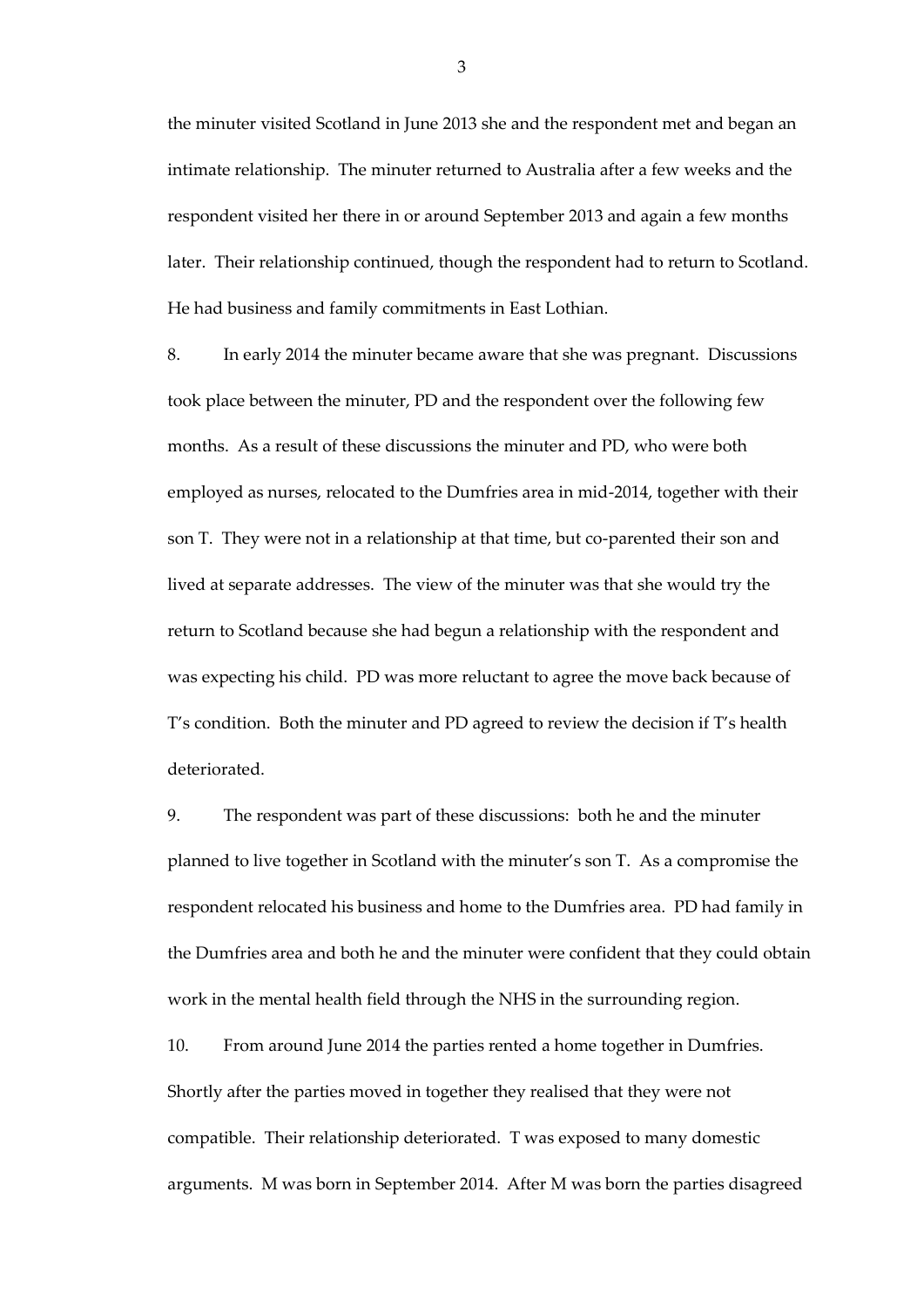about the minuter's proposed return to work. They decided to separate. The respondent moved out of the home in late 2014.

11. Following the separation of the parties, they reached agreement that the respondent would exercise non-residential contact to M - who was then only a few months old - each Wednesday. Contact was problematic. The child was often unsettled at handovers. The minuter tried different strategies to make contact work, including staying during part of the contact.

12. The parties' own circumstances changed in the years immediately after their relationship ended. The respondent continued to live in Dumfries, but his business operated in both Dumfries and East Lothian. He exercised contact to his other daughters at weekends. At times he did not give priority to his relationship with M. During a period of several months he did not exercise any contact to her.

13. In 2015 the minuter reconciled with PD, T's father. They moved to another house in Dumfries together with T and the child M. That is the household in which the child still lives.

14. The parties' own relationship remained strained after separation. They attempted to attend mediation to discuss arrangements regarding M. The respondent removed himself from mediation. Both of the parties and PD used social media, and in particular the Facebook platform, to air their differences of opinion. 'Postings' on Facebook from all three were disrespectful and abusive. In or around March 2017 the respondent's contact with M ceased.

15. In November 2017 the respondent raised court proceedings in Dumfries Sheriff Court seeking contact and an interdict preventing the minuter from returning to Australia with the child. After procedure in that court action the minuter gave an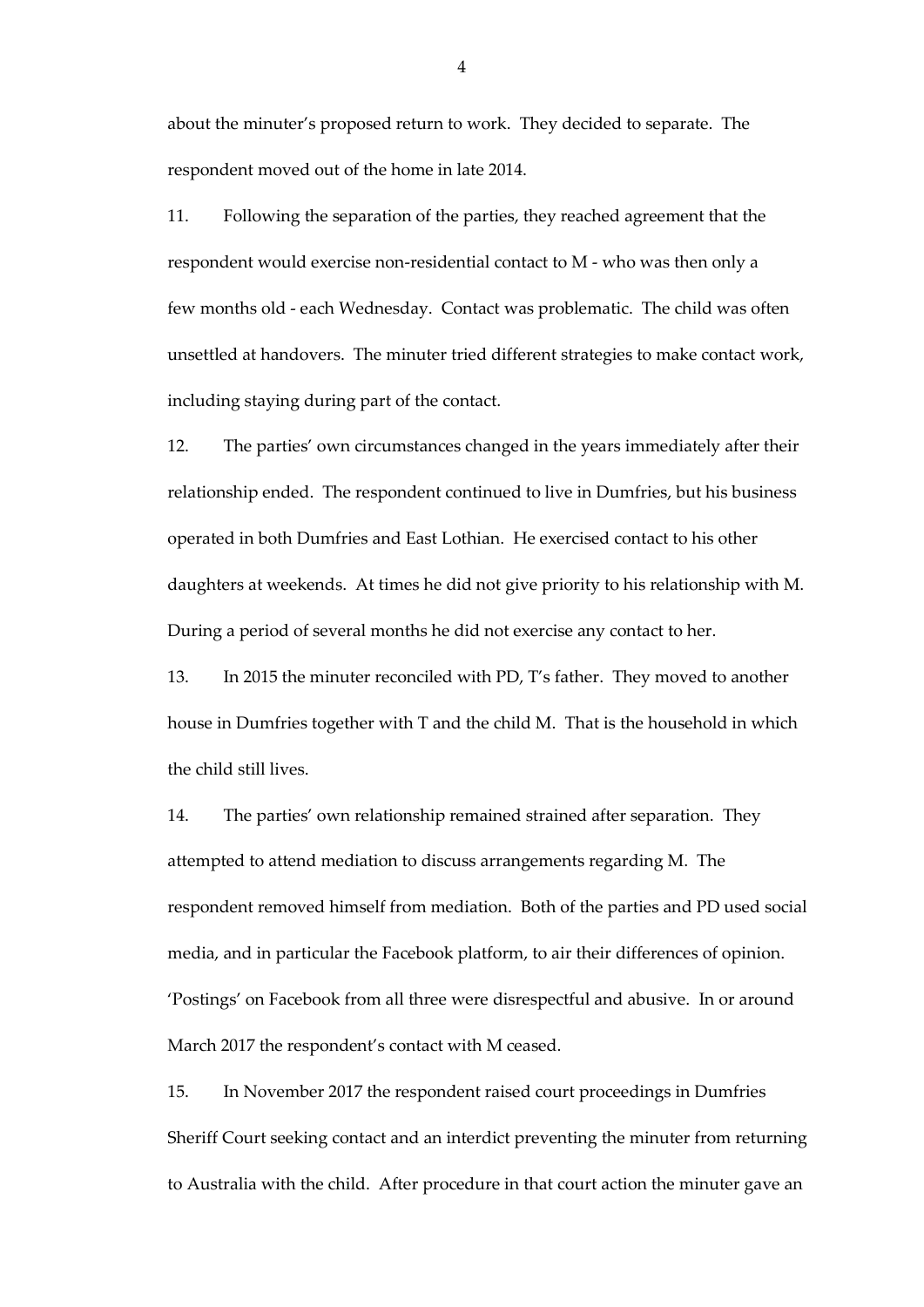undertaking not to seek to relocate to Australia without the permission of the respondent or a court order. At the conclusion of that action in February 2018 the respondent was permitted non-residential contact to M every second Saturday for four hours, and every second Wednesday for four hours.

16. The respondent currently exercises contact to M for times in excess of that earlier order. He sees M each second Saturday for around eight hours. Such contact usually operates at times when the respondent has residential contact with one of his other daughters, L, who is aged seven. Every second Wednesday he also sees M for three to four hours. Additional contact has been agreed between the parties on the occasions of birthdays and Christmas.

17. Since the parties' relationship ended in late 2014 the respondent has not exercised residential contact to M.

18. The health of the minuter's older child T has deteriorated since his return to Scotland from Australia in 2014. He has suffered more respiratory infections because of the colder, wetter climate and his physical development has not progressed at the rate which it did when he lived in Australia. In particular, his levels of vitamin and calcium have been deficient and resulted in a need for medication and health supplements. These were not required to the same extent when he lived in Australia. 19. The minuter and PD remain in a relationship and live together. They are both in employment in Scotland in the field of mental health. They have a good standard of living and both provide appropriate care for their son T and for M. They live in good accommodation. M has contact with the minuter's wider family, and in particular the minuter's mother, who lives in East Lothian and often visits them in Dumfries.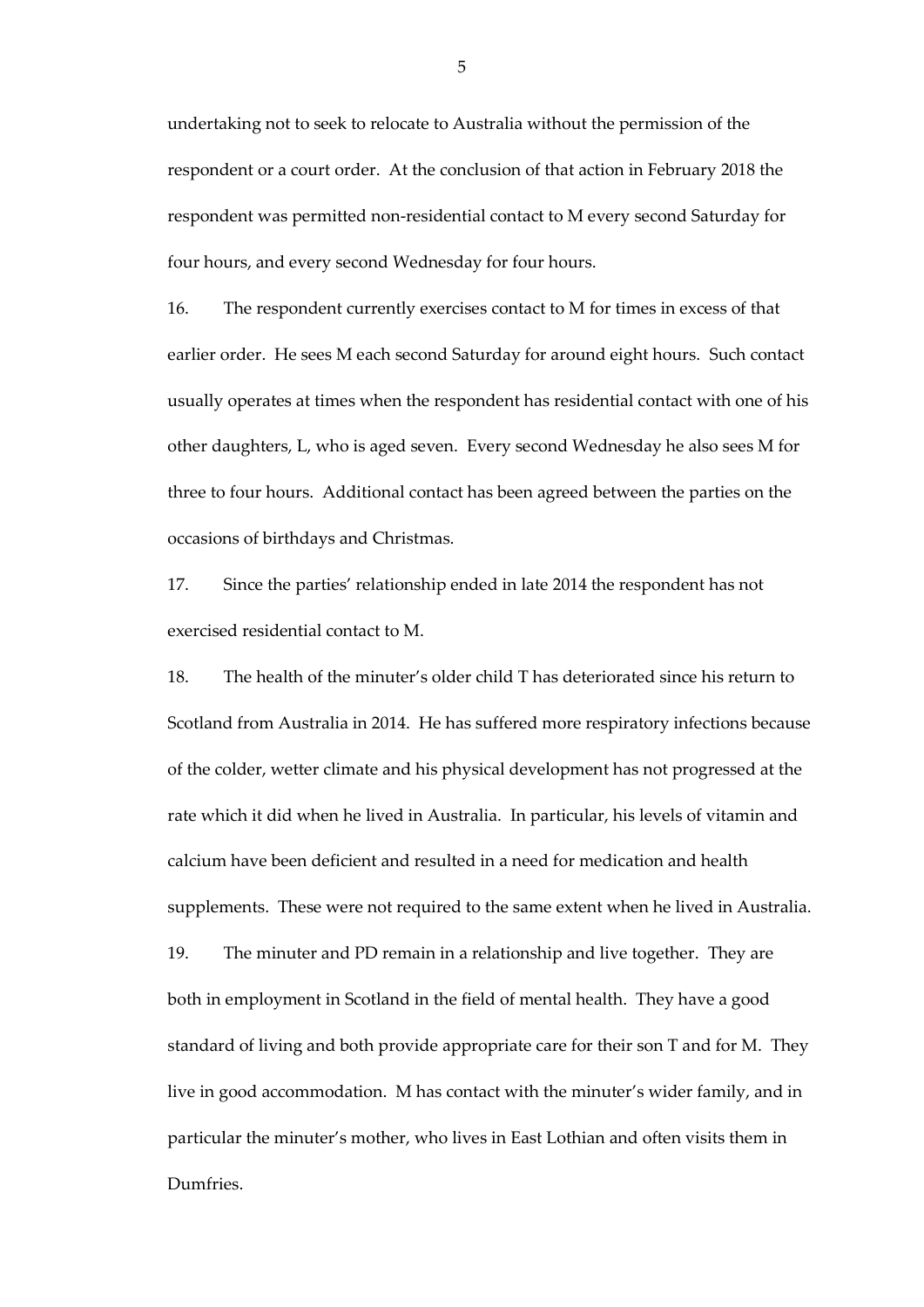20. Both the minuter and PD have realistic prospects of promoted, well-paid employment in Australia under conditions which are 'family-friendly' and accommodate flexible childcare arrangements. They have dual citizenship in the UK and Australia. M has Australian citizenship (by descent). The minuter and her partner have friends and former work colleagues in the Brisbane area where they formerly resided, and where they seek to return. They are each more qualified and more experienced in their field of mental health nursing than when they lived there previously.

21. There is a realistic prospect that, if the minuter were to return to live in the Brisbane area of Australia, she and her partner would be able to afford to buy a good house for themselves and the two children with whom they reside. It is likely that T's health and wellbeing would improve if he were to return to live in the Brisbane area. There is good schooling in the area and arrangements can be made for M to attend the primary school there which T formerly attended. M participates in karate, dancing and gymnastics in Dumfries. There are similar clubs available in Brisbane which cater for children.

# FINDS IN FACT AND LAW:

1. It is better for the child that an order is made than that no order is made at all.

# FINDS IN LAW:

1. It is in the best interests of the child M that a specific issue order is granted in favour of the defender and minuter permitting her to relocate to Australia with the child.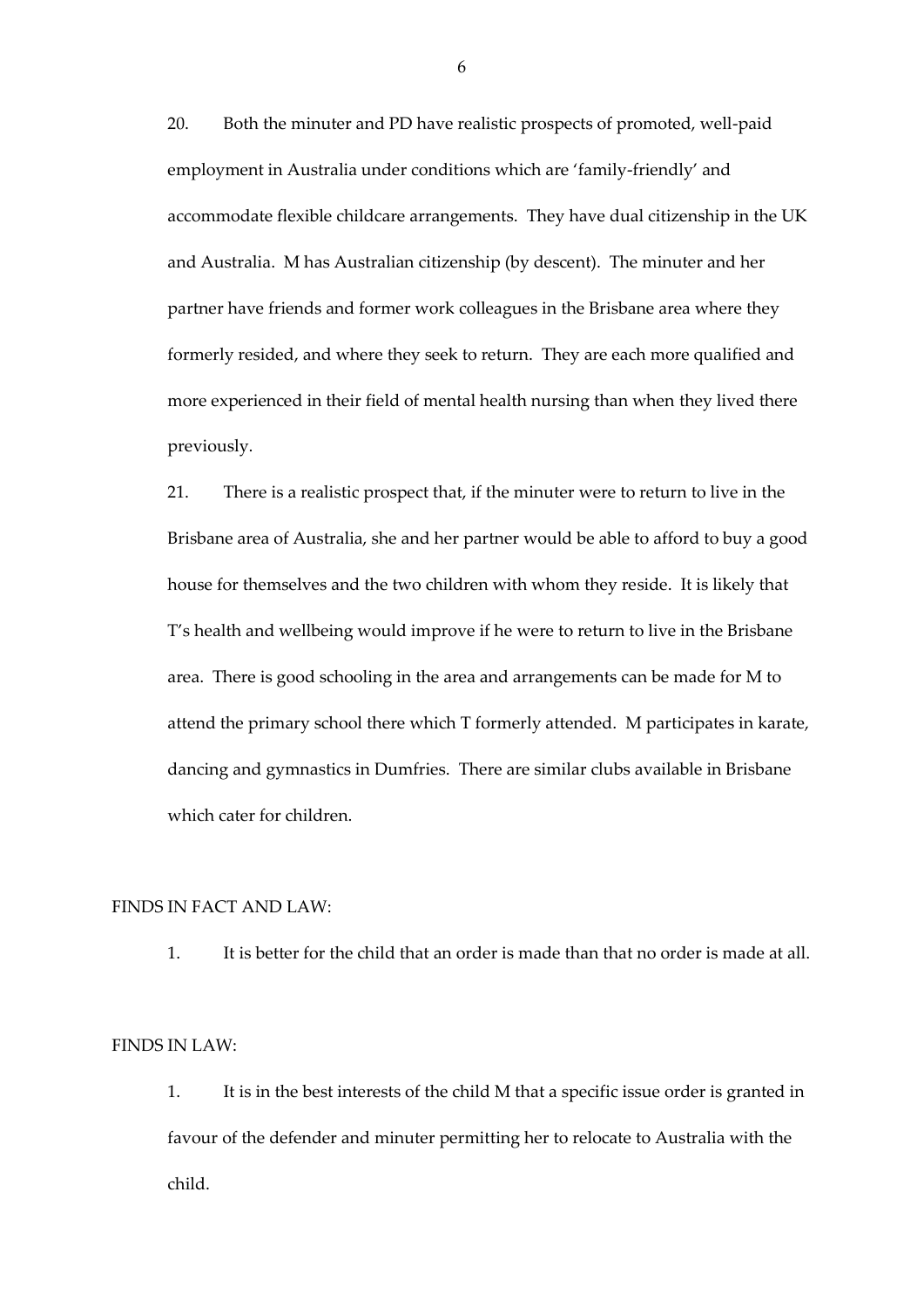*2.* It is in the best interests of the child that the existing contact order in favour of the pursuer and respondent is varied.

THEREFORE:

(1) Makes a specific issue order in terms of Section 11 (2) (e) of the Children (Scotland) Act 1995 permitting the Defender and Minuter to relocate with the child M to Australia,

(2) Grants leave allowing the defender and minuter to remove the child M from Scotland with a view to taking the child to Australia,

(3) Makes an order varying the pursuer and respondent's contact with the child M, with the pursuer and respondent being entitled to direct and indirect contact to the child as follows:

(A) Before any relocation to Australia takes effect:

(i) Every second Wednesday for a period of three hours,

(ii) Every alternate Wednesday (when direct contact does not take place) indirect contact by telephone or video messaging service (such as Skype or Facetime), the particular method of communication being the choice of the respondent, for a minimum period of fifteen minutes, (iii) Every second Saturday in a four week cycle whereby the first such period of Saturday contact takes place on a non-residential basis from 10am until 6pm, and the next such contact takes place from 10am on Saturday until 5pm on Sunday, the first such residential contact taking place after 1 April 2020.

(B) After relocation to Australia takes effect: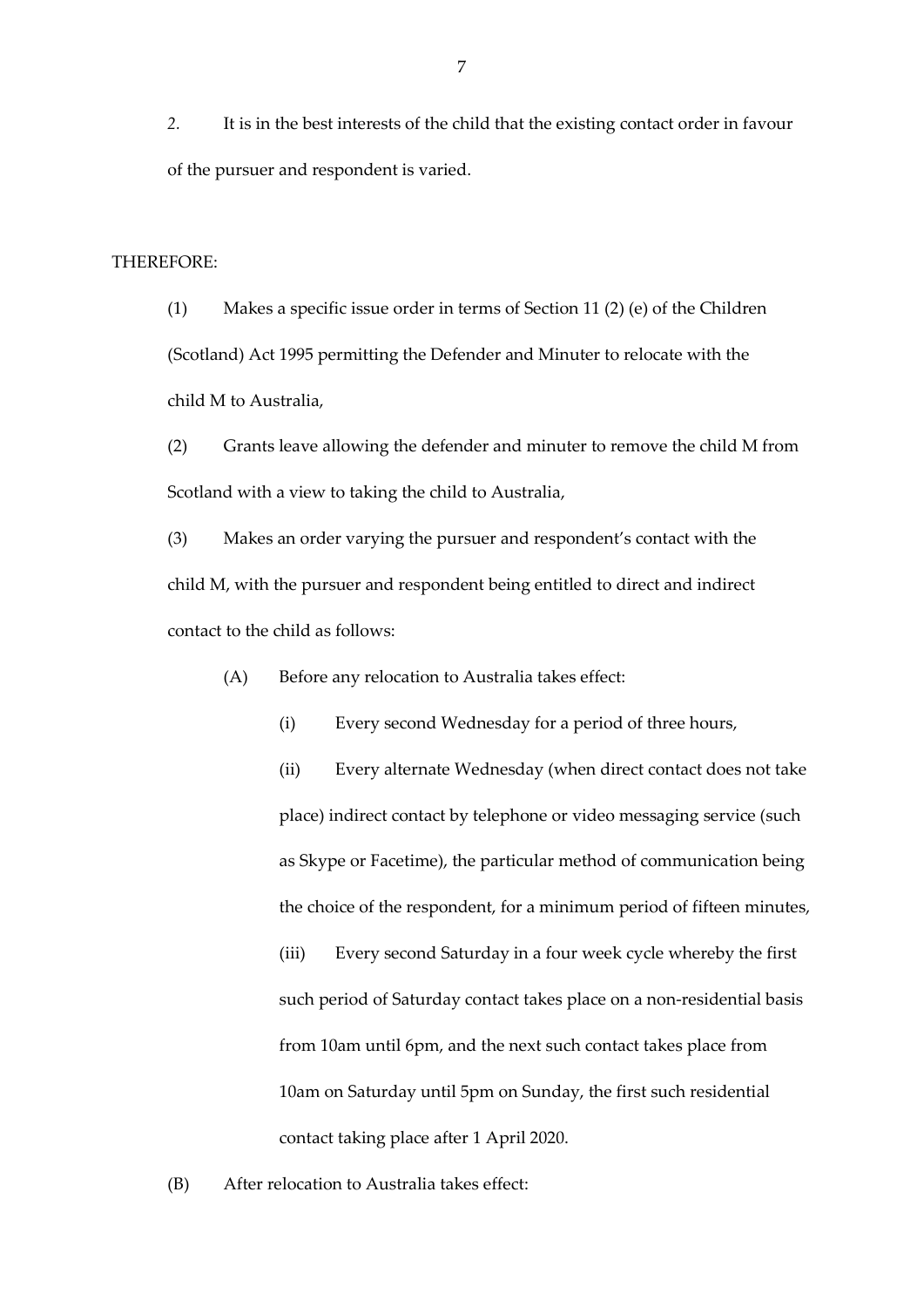(i) Indirect contact once per month by telephone or video messaging service (such as Skype of Facetime), the particular method of communication being the choice of the respondent, for a minimum period of 30 minutes,

(ii) Direct contact annually in Scotland or in Australia for a minimum period of one week on a residential basis, it being required that the minuter will take all reasonable steps to facilitate such contact whenever the child returns to Scotland on visits, and that she will take all reasonable steps to facilitate such contact in Australia when the respondent visits there, with the further requirement of three months' notice being given by the parties to each other of any such visits.

(4) Assigns a hearing on expenses to take place at Dumfries Sheriff Court Buccleuch Street, Dumfries at 10am on [ ] 2020.

### **NOTE**

[3] The oral evidence in this case came from the two parties. The other evidence consisted of various affidavits (sixteen in total) and numerous documentary productions. The disagreement between the parties centres on whether the relocation of the child to Australia should be permitted. The respondent counterclaimed for an increase to his existing non-residential contact.

[4] In the previous action between the parties, raised in 2017, the then pursuer (respondent in this action) obtained a contact order. An order dated 8 February 2018 awarded him contact every second Saturday for four hours, and every second Wednesday for four hours. The defender (minuter in these proceedings) gave an undertaking that she would not seek relocation without a specific issue order from the court. Her present Minute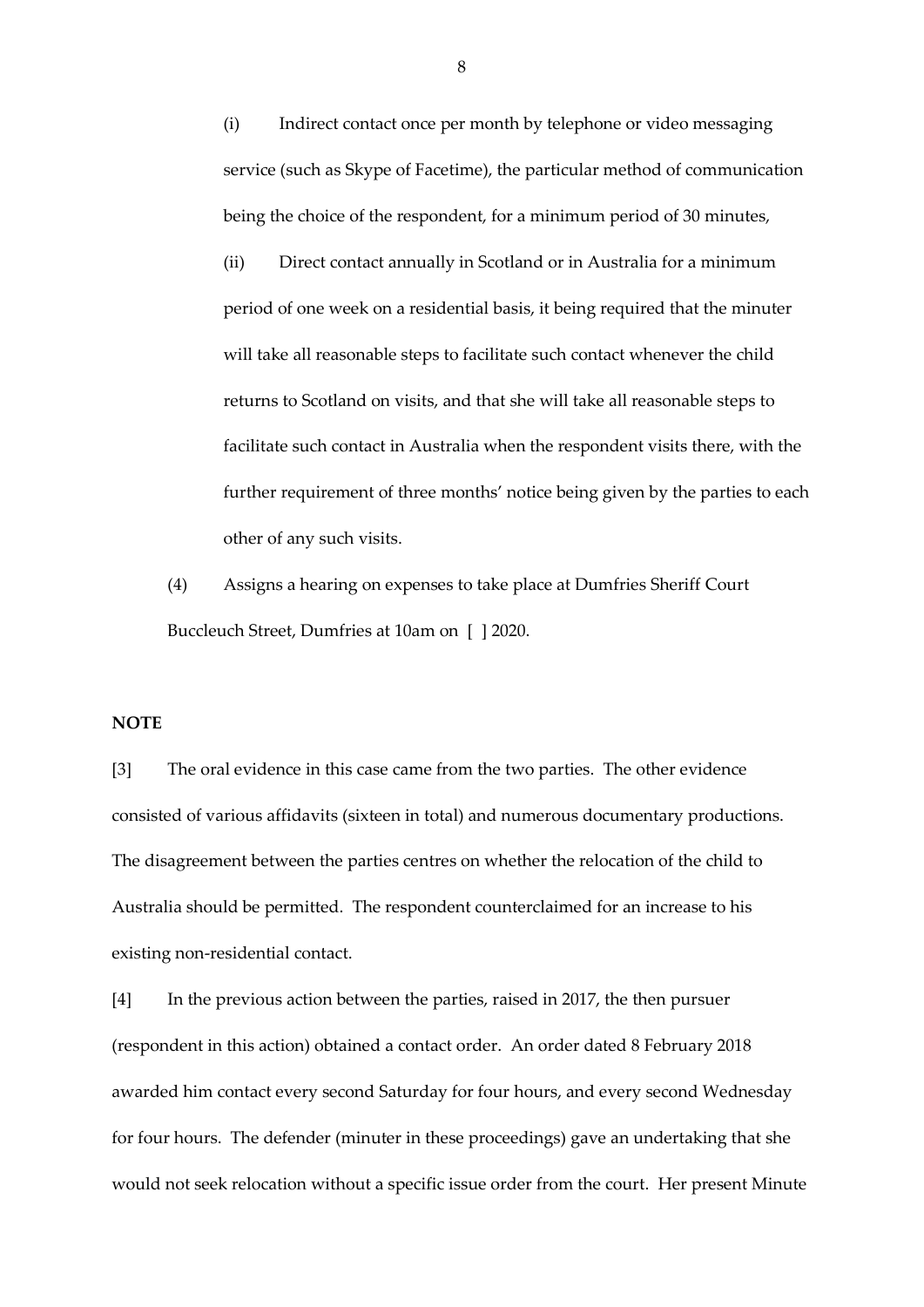was lodged with the defender seeking permission to relocate to Australia at some point from mid-2020 onwards. Evidence from the parties was heard over two days. Written submissions were lodged thereafter, and a further hearing took place on 7 January 2020.

### **Minuter's position**

[5] The minuter seeks to relocate from Dumfries back to Brisbane in Australia for a number of reasons. From the evidence and submissions her arguments can be summarised:

a) Her son T (aged 14) has cystic fibrosis. The warmer climate in Australia and the lifestyle there would lead to a direct improvement to his health. When she returned from Australia it was always understood that the situation would be reviewed if T's health deteriorated because of the Scottish climate. This did not mean that M's interests came second in her considerations. She had only two children, both of whom had resided with her for all of their lives; there was no question of her going to Australia with one and not the other,

b) The quality of life which she and her partner had in Brisbane and to which they planned to return would benefit M,

c) Her proposed move realistically would not take place before late 2020, so there would be plenty of time for the practical arrangements to be addressed,

d) Since she lived in Brisbane for seven years she was familiar with the city, its different areas, its schools and health system. She had considered carefully all relevant aspects of her planned move to Brisbane. Her assessment of this was realistic because it was based on her previous experience,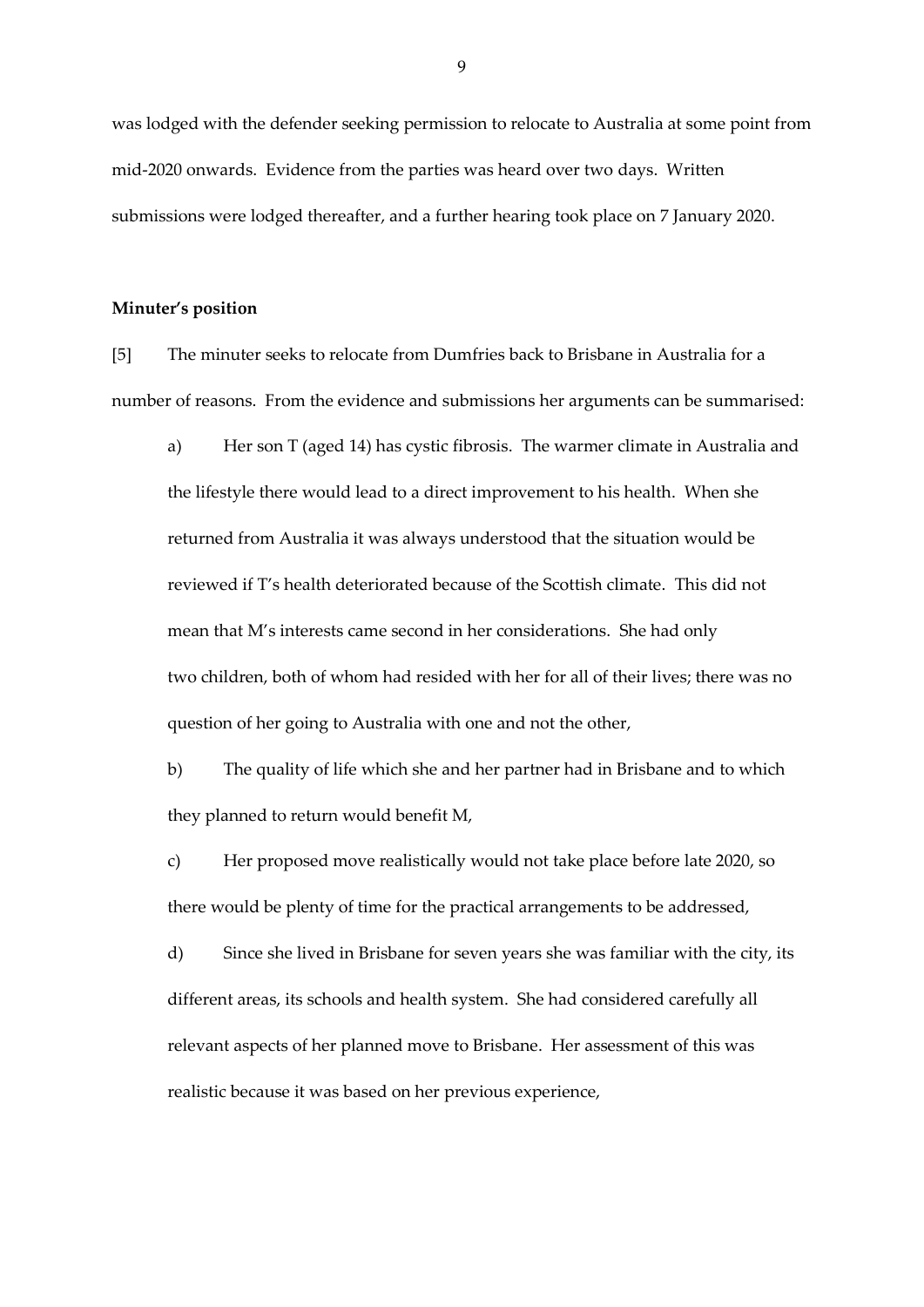e) She, her partner and her son T had Australian citizenship, and M had 'citizenship by descent', so there would be no practical difficulties in effecting a move,

f) The work prospects for herself and her partner in Australia were good because of their previous employment, their UK training, and the further relevant employment experience which they had each gained in Scotland since their return in 2014; she had researched the up to date opportunities and they were good,

g) She was very confident that the lifestyle would suit M: the child was adaptable, was meeting her relevant development milestones, and showed a keen interest when her older brother T spoke about his time in Australia,

h) She had been "over the course" regarding transition from Scotland to Australia - and vice versa - before. She would be patient and careful in ensuring that details of the move were carefully planned out. She and her partner still had many friends and contacts in Brisbane and those connections would help their relocation to operate as smoothly as possible,

i) She was committed to maintaining the respondent's contact and his relationship with M. He had been erratic in his approach to contact at different points after their separation, and she had encouraged its successful operation. The child had been reluctant to go, but the minuter had persisted in order to make it work, using a contact centre, promoting mediation, and sometimes staying with M at the start of contact to allow her to become relaxed in the company of her father. She had never been against contact developing naturally,

j) The respondent's relationship with his daughter – who was now five – was still limited. His older daughter L (seven) was there at the Saturday contact which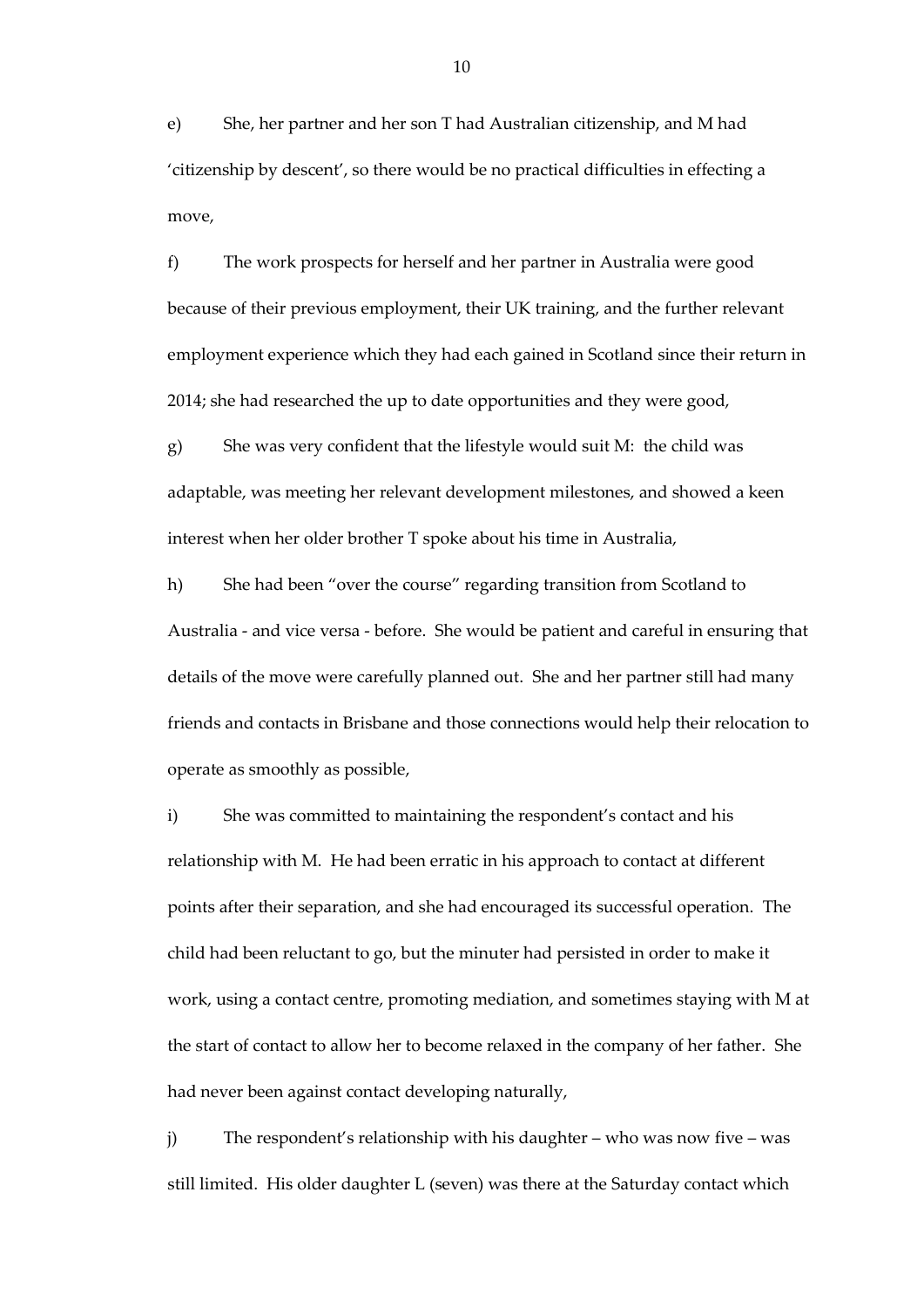took place every fortnight. L's presence was what made M happy about going for contact, and she was less keen on the visits every second Wednesday when she saw the respondent on her own,

k) The respondent had never exercised residential contact and only sought this when a possible return to Australia was raised. Despite living relatively close to the child he had only visited her nursery once, so his commitment to being part of M's life was limited. He made very little contribution through the CMA (less than £11 per week) and made no other financial contribution to his daughter,

l) She recognised that the arguments between the parties which were aired on social media were the fault of both, and she regretted her own part in those. She had displayed a more measured approach to the respondent and his relationship with his daughter in recent years. She could be trusted to ensure that this was maintained if the move to Australia were allowed,

m) She had considered matters such as social media contact through platforms like Skype and Facetime, and contemplated visits by the respondent to Australia or his contact with M when return visits to the UK took place. She anticipated annual trips back to the UK as had been the practice when she lived in Brisbane previously.

### **Respondent's position**

[6] The respondent was opposed to the granting of the specific issue orders. He also sought an increase to his contact. Based on the evidence and submissions his position can be summarised as follows:

a) He has an established relationship with the child M. This would be altered fundamentally and damaged if she were to relocate to Australia,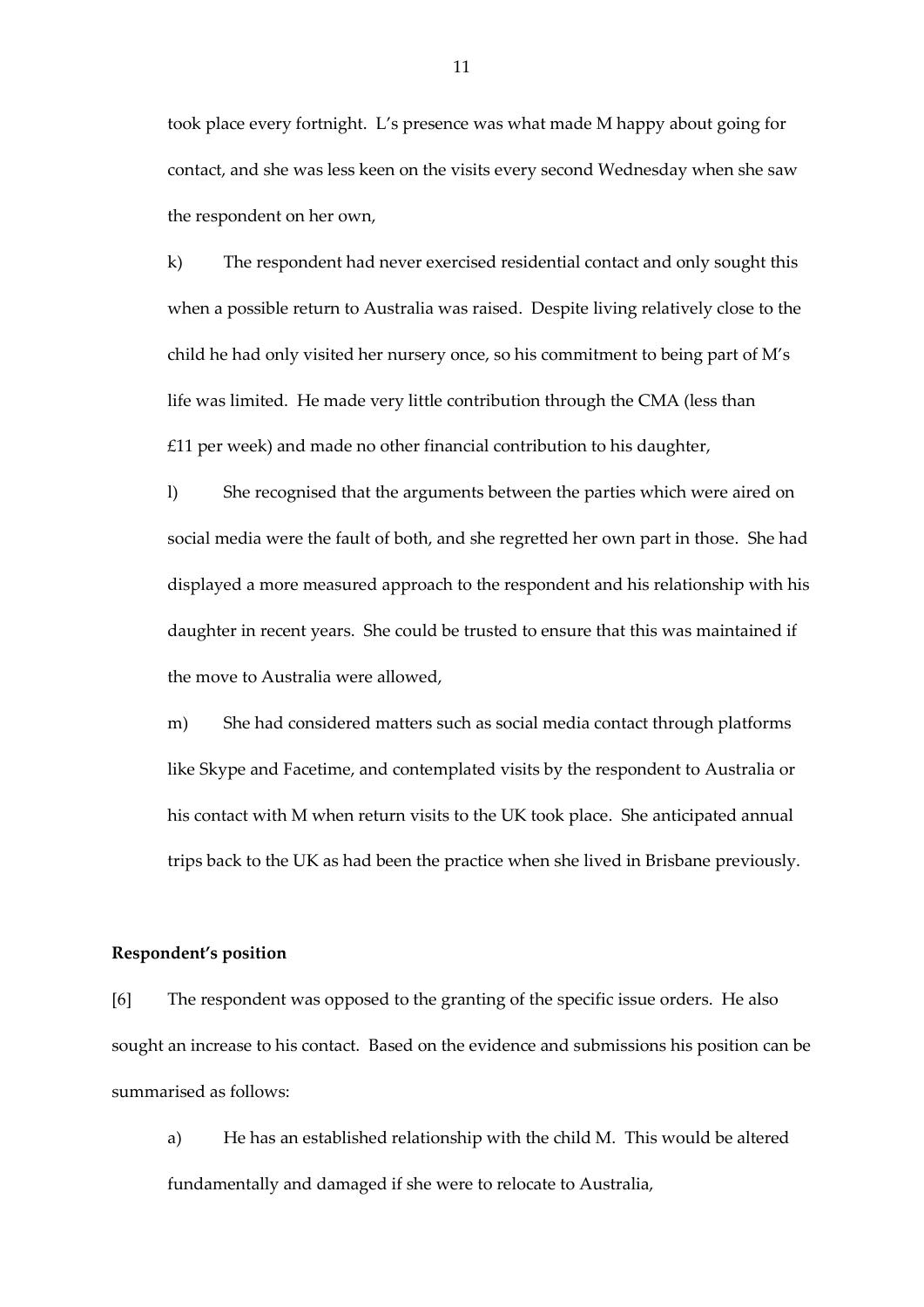b) M has a half-brother (T) who is part of her household, and it was not disputed that the proposed move would be in the best interests of T because of his health. But M also had two half-sisters (the respondent's other daughters) with whom she had a relationship; those relationships would suffer if the move to Australia were to go ahead,

c) Although the minuter, her partner and T previously had lived in Australia, M had not: she had spent her whole life in Dumfries and was settled; that strong bond should not be overlooked,

d) The respondent had relocated his business and home to Dumfries when he and the minuter were planning their lives together before M's birth in 2014. He had made many sacrifices to do that, and the choice of town was made by PD: it would be unfair to overlook those significant changes he had to make,

e) He accepted that previous social media postings aired the parties' disagreements in public, and that both had made regrettable comments; however, it was apparent that the minuter and PD wanted the respondent eased out of M's life, with PD instead being regarded as her father,

f) The real motivation for the planned move was the minuter's own career opportunities, not the best interests of the child,

g) The earlier discussions about relocation were made in a context which involved all of the relevant parties moving, him included. In the early months of the relationship between the parties there was some discussion about him relocating to Australia, but his business and family commitments with his other daughters prevented that, so the agreement reached among the adults was that they would all relocate to Dumfries as a compromise,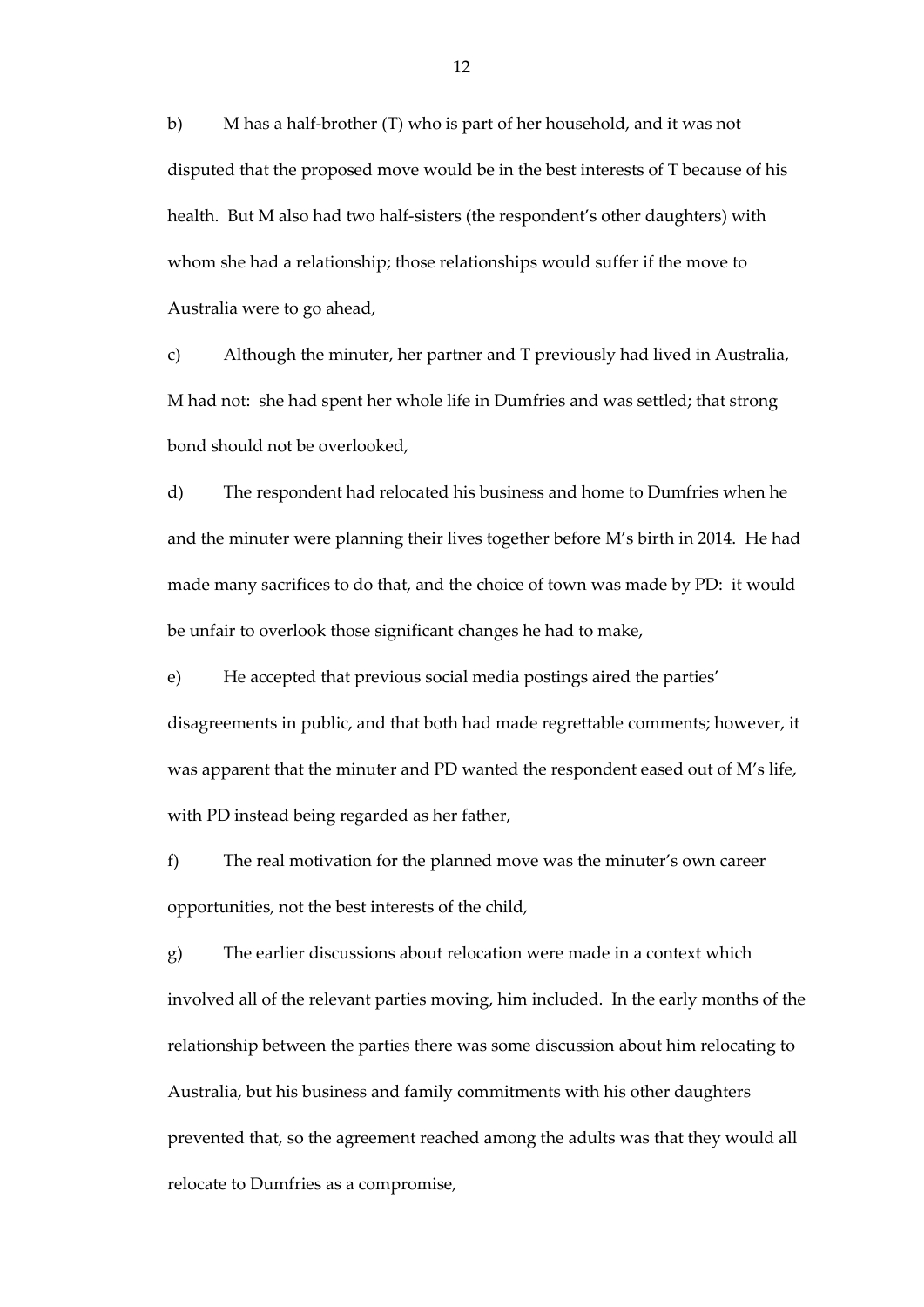h) The minuter's attitude appeared to change when she reconciled with PD in 2015 and when the respondent met his own partner; from then on the minuter appeared to want to exclude him or at least restrict his relationship with M,

i) There was no good reason why residential contact was not being permitted by the minuter: the child wanted to spend overnights with him and L, but the minuter's common response was that the child was "not ready",

j) He had a good relationship with his daughter. He was concerned that M may have told the minuter what she wanted to hear in expressing reluctance about overnight contact. His experience was that the child wanted to spend more time with him and wanted residential contact and an improved relationship; the minuter had deliberately stalled over any increase in contact to prevent him becoming a more central part of his daughter's life,

k) The respondent's infant son passed away in early 2018, and he no longer saw his fifteen year old daughter K because of disputes with her mother: he did not want to lose a relationship with another of his children by the minuter being permitted to emigrate with M,

l) If the move went ahead he would struggle to afford to travel, so the idea of contact being exercised in Australia was theoretical: he had travelled to Australia twice during the early months of his relationship with the minuter but his finances now would not allow that expense,

m) The proposals about accommodation, schooling, activities etc. for M in Brisbane were all speculative,

n) The fact that the minuter and PD had separated previously when they lived in Australia demonstrated that the relationship was not as solid as the minuter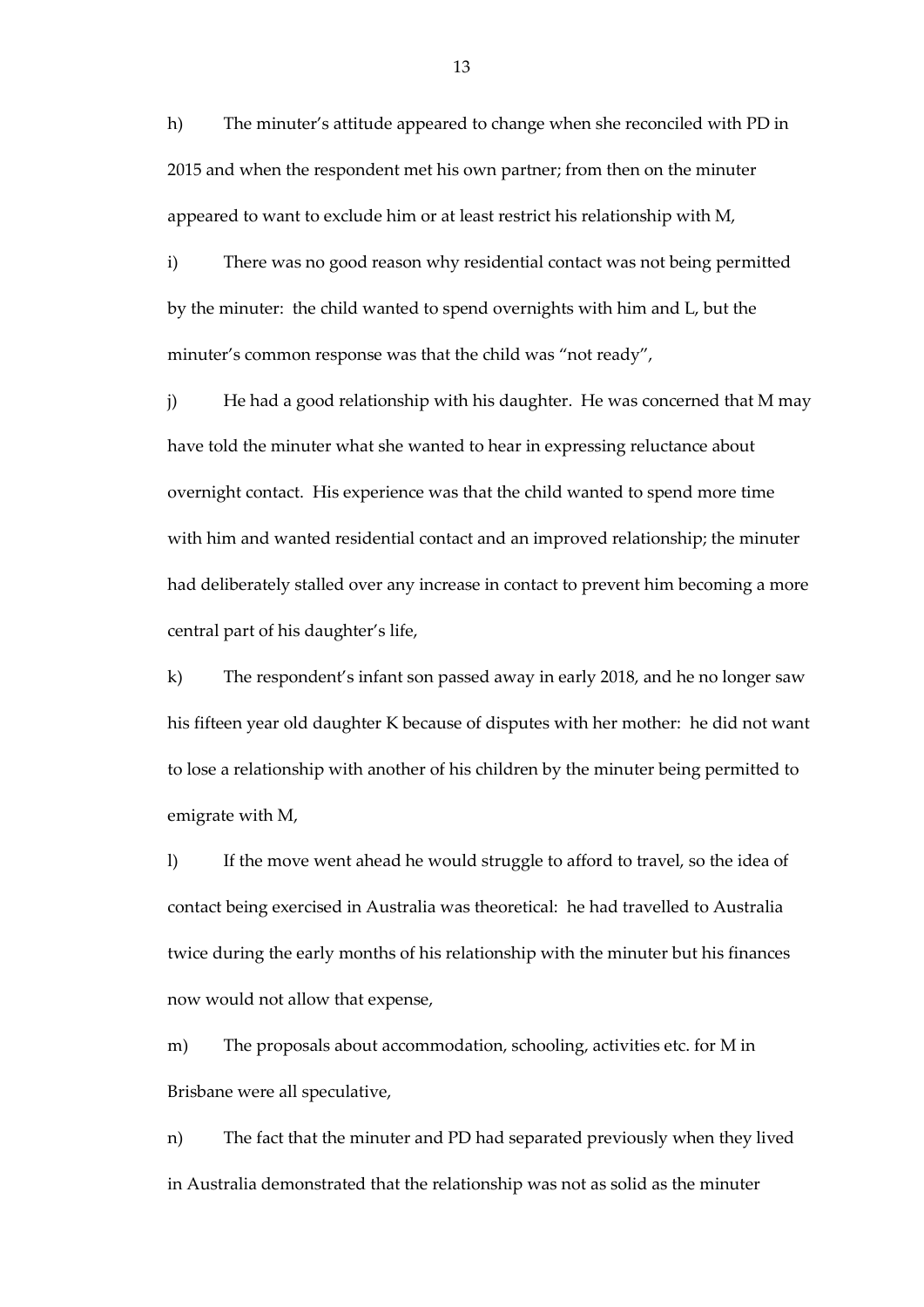sought to make out: this was relevant to the question of the stability which would be offered,

o) He did not agree with the characterisation that he lost interest in contact for a period of eighteen months after he and the minuter separated: there were many complications which took a long time to resolve, such as the operation of his business in East Lothian and Dumfries, and his contact two his two older daughters,

p) He accepted that there was little conversation between himself and the minuter at handovers: PD had been responsible for that, and had ensured that the respondent was made to feel awkward.

# **The relevant law**

[7] In any decision relating to a child the court has to regard the child's best interests as the paramount consideration: **Children (Scotland) Act 1995 Section 11 (7) (a).** More specifically, in relocation cases the relevant authorities make clear that the evidential burden is on the party seeking the order to satisfy the court that it is in the child's best interests. There is a requirement to show that it is better that an order is made than not.

[8] Previous cases also make clear that each decision is fact specific. There is no checklist to be used, and factors relevant to one case may not be relevant to another. In other words, each case must be decided on its own circumstances. The central question is: what is in the best interests of the child?

[9] The authorities referred to have addressed applications by the resident parent to move a child abroad, or to live in another part of the UK some distance from the parent who exercises contact. The English courts have their own tests quite different from the principles which apply in Scotland. One of the main authorities in England gives autonomy to the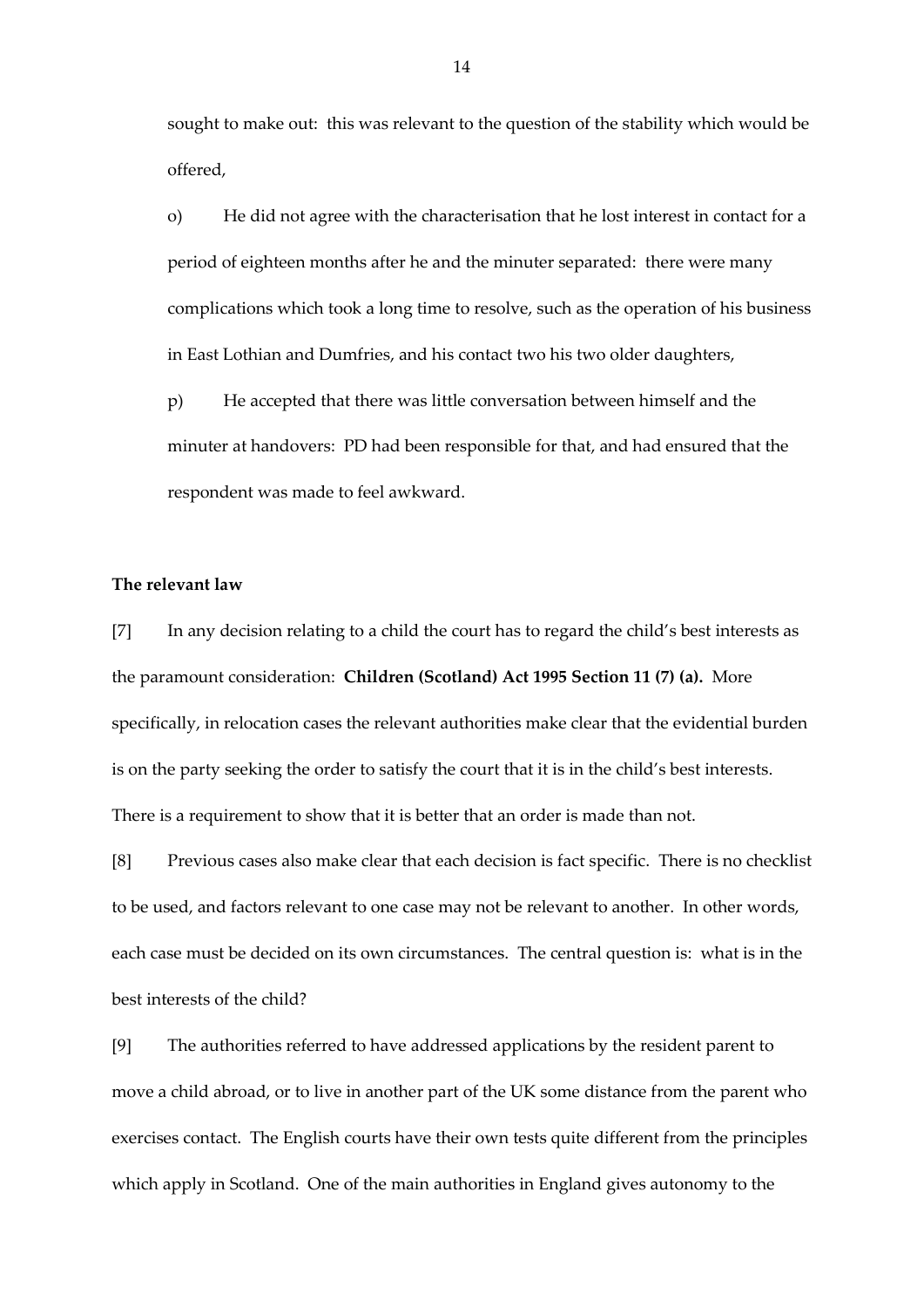resident parent to make decisions which she or he adjudges to be in the best interests of the family unit (*Payne* **v** *Payne* **[2001] 2 W.L.R 1826**). That approach, however, has been disapproved in Scotland.

[10] Three recent Inner House decisions have established the correct approach to be adopted by courts in Scotland. In *M* **v** *M* **2012 SLT 428; 2012 SCLR 92,** a father opposed the mother's proposed relocation from Scotland to the south of England. The sheriff had permitted the move, and the father appealed to the sheriff principal, where the sheriff's judgment was upheld. However, the father appealed to the Inner House and that court took the opportunity to review the authorities and set out the correct approach to such cases. In doing so, their Lordships specifically disapproved the English approach, identified in *Payne* v *Payne* (above). The decision of the sheriff was set aside because the wrong approach had been applied. The judgment in *M* v *M* made clear that a party seeking to relocate:

"must undertake the dual burden, imposed by Section 11  $(7)$  (a) of the 1995 Act of showing (i) that the relocation would actually be in the best interests of the children, and (ii) that, again, from the child's perspective, it would be better for a specific issue order to be made by the court than for no order to be made" (*M* v *M* 2012 SLT 428; 2012 SCLR 92, para 57).

[11] The position was emphasised a few months later in the case of *S* **v** *S* **2012 SCLR 361,** another Inner House case, which followed the *M* v *M* approach (with one of the judges sitting in both appeals). That case dealt with an appeal against a sheriff's decision to allow a mother to relocate to Texas following a job offer where there was some urgency to the decision. In refusing the appeal (and allowing the move of the child), their Lordships stated that, in relation to relocation cases:

"In particular, the welfare and best interests of the relevant child or children are paramount, and must be judged without any preconceived leaning or presumption in favour of the rights and interests of either parent." (*S* v *S* 2012 SCLR 361, at 365)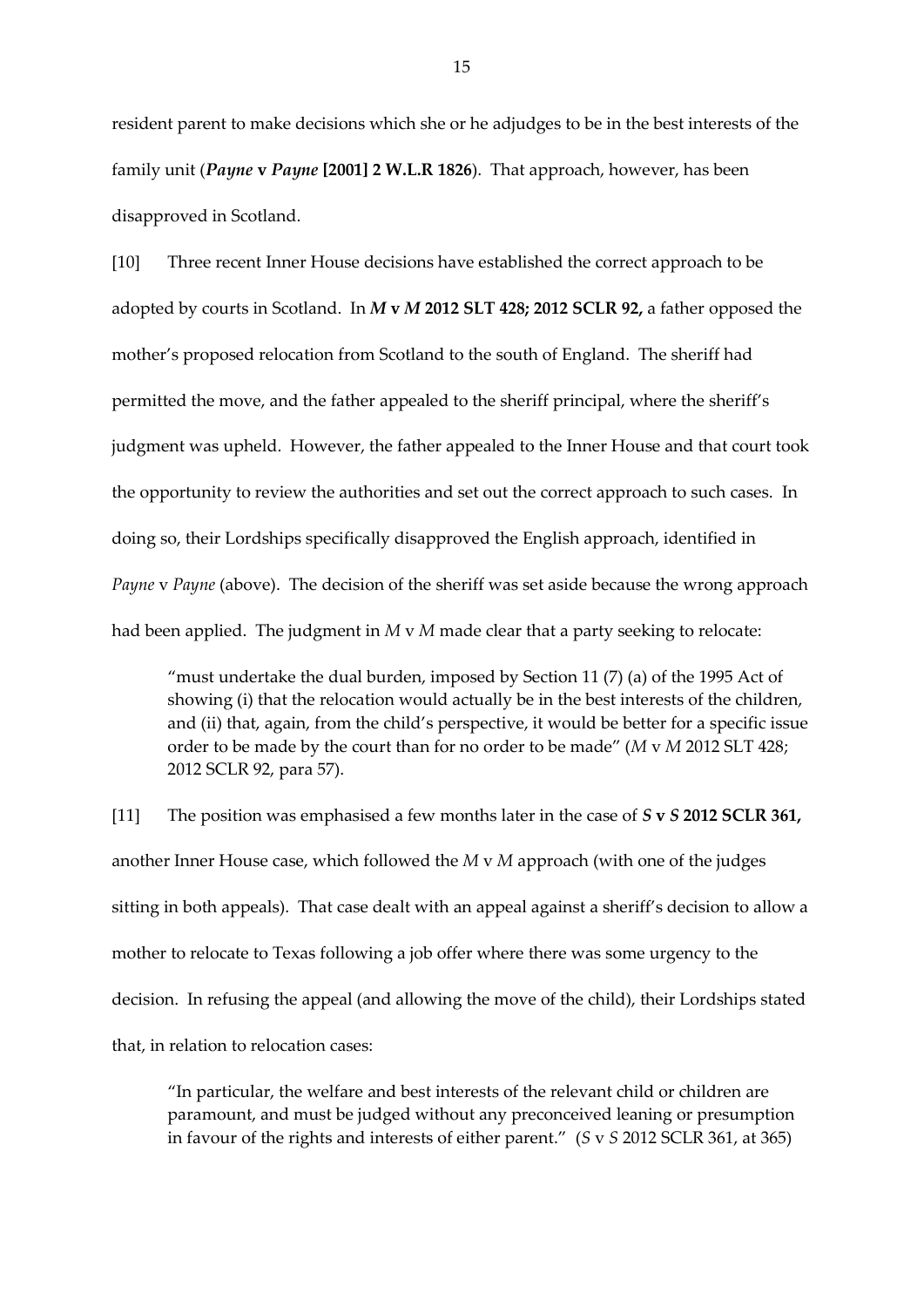[12] The third recent appeal decision which has confirmed the correct approach to relocation disputes for first instance courts in Scotland is *Donaldson* **v** *Donaldson* **2014** 

**CSIH 88; 2014 Fam.L.R. 126**. This was another case in which a mother sought to relocate to the United States. The father's appeal (though it related to contact) gave rise to a further statement of the relevant law. His appeal was refused. In stating the opinion of the court

Lady Smith noted the following:

"[27] Since the decision of this court in the case of  $M \vee M$ , it has been clear that, on an issue of relocation, it is no part of our law that a judge requires to regard any particular factor as having greater weight than any other. It would, for instance, be wrong to proceed on the basis that there is a rule that the most crucial assessment required is as to the effect that a refusal of the relocation application will have on the applicant. This is often conveniently described as a "presumption free" approach; it accords with the court's duty to regard the welfare of the child as the paramount consideration. That is not to say that, in an individual case, there may not be features which are of particular importance when considering the welfare of the individual child concerned. The availability in each jurisdiction of some particular medical treatment or educational provision that the child requires would be an example. Much will depend on the facts of each case."

[13] The settled position arising from all three cases was neatly summed up in a Scots

Law Times article in 2016:

"The only criterion with which the court is concerned is what is in the child's best interests, upon which there are no presumptions or preconceptions." (*Relocation, relocation, relocation* by Alan Inglis, 2016 SLT (News) 93)

[14] Some other first instance decisions were referred to in the submissions before me. It

is appropriate to note an influential sheriff court decision from 2008 by Sheriff Morrison QC:

*M* **v** *M* **2008 Fam L.R. 90** (this is a different case from the 2012 Inner House decision bearing

the same name, though Sheriff Morrison's approach was cited with approval in the trio of

Inner House cases cited above). While no checklist can be used, consideration must be given

to those factors which are relevant to the circumstances before the court. Given that a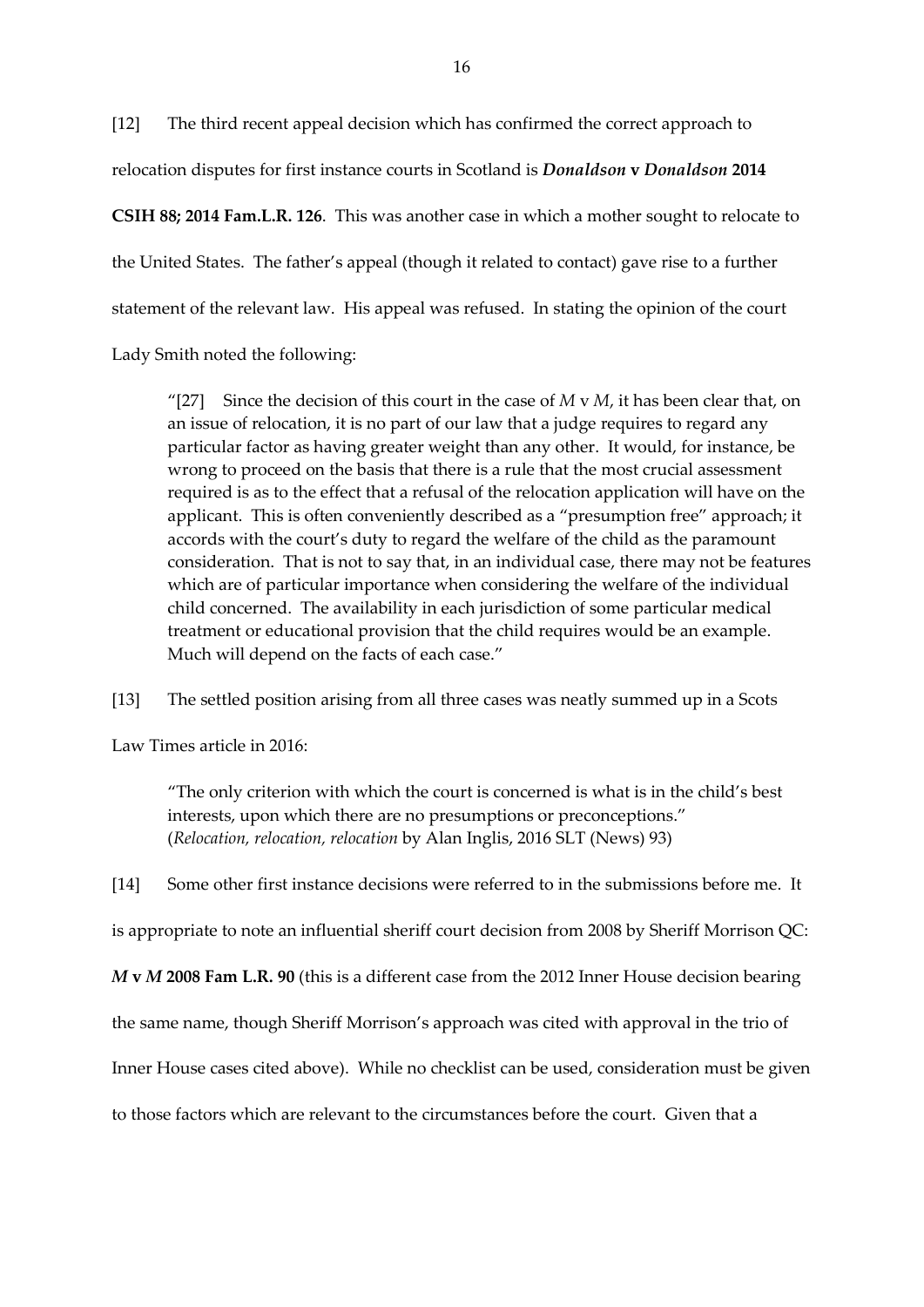burden rests on the parent seeking the move, he or she has to address such relevant factors in the application being presented before the court. Sheriff Morrison noted in that case:

"It seems to me that sometimes it is necessary to set aside or postpone one's dreams for the sake of one's child." *(M* v *M* 2008 Fam L.R. 90, at [29])

[15] *GL* **v** *JL* **[2017] CSOH 60; 2017 Fam.L.R 54** was an Outer House case from 2017 where an application to move to England was refused by Lady Wise. In that case the father opposing the order was "routinely and actively engaged in the care of his son". *MCB* **v** *NMF* **[2018] CSOH 28; 2018 SCLR 660** was another judgment by Lady Wise wherein an application to relocate to Northern Cyprus was refused. In the latter decision Lady Wise determined that the "likely diminution of the strong bond" between the five year old child and her father was the strongest factor against permitting relocation. However, there was in that case an added element of the pursuer having earlier sought to frustrate the exercise of contact, which eroded the judge's confidence that the pursuer would foster continuing relations if she were to be permitted to remove the child abroad.

[16] It would appear that in those cases where the proposed relocation has been permitted by the court the planned move has been well thought out (where possible), with specific consideration to the child's education and how the non-resident parent would be able to exercise contact and other parental rights after the move. The reported decisions noted above reveal that relocation has been refused where a parent who has made careful plans to relocate has failed to discharge the burden of demonstrating that the move would be in the child's (as opposed to the resident parent's) best interests because of a failure to persuade the court that suitable arrangements are in place for schooling, accommodation, or the maintenance of the relationship with the other parent.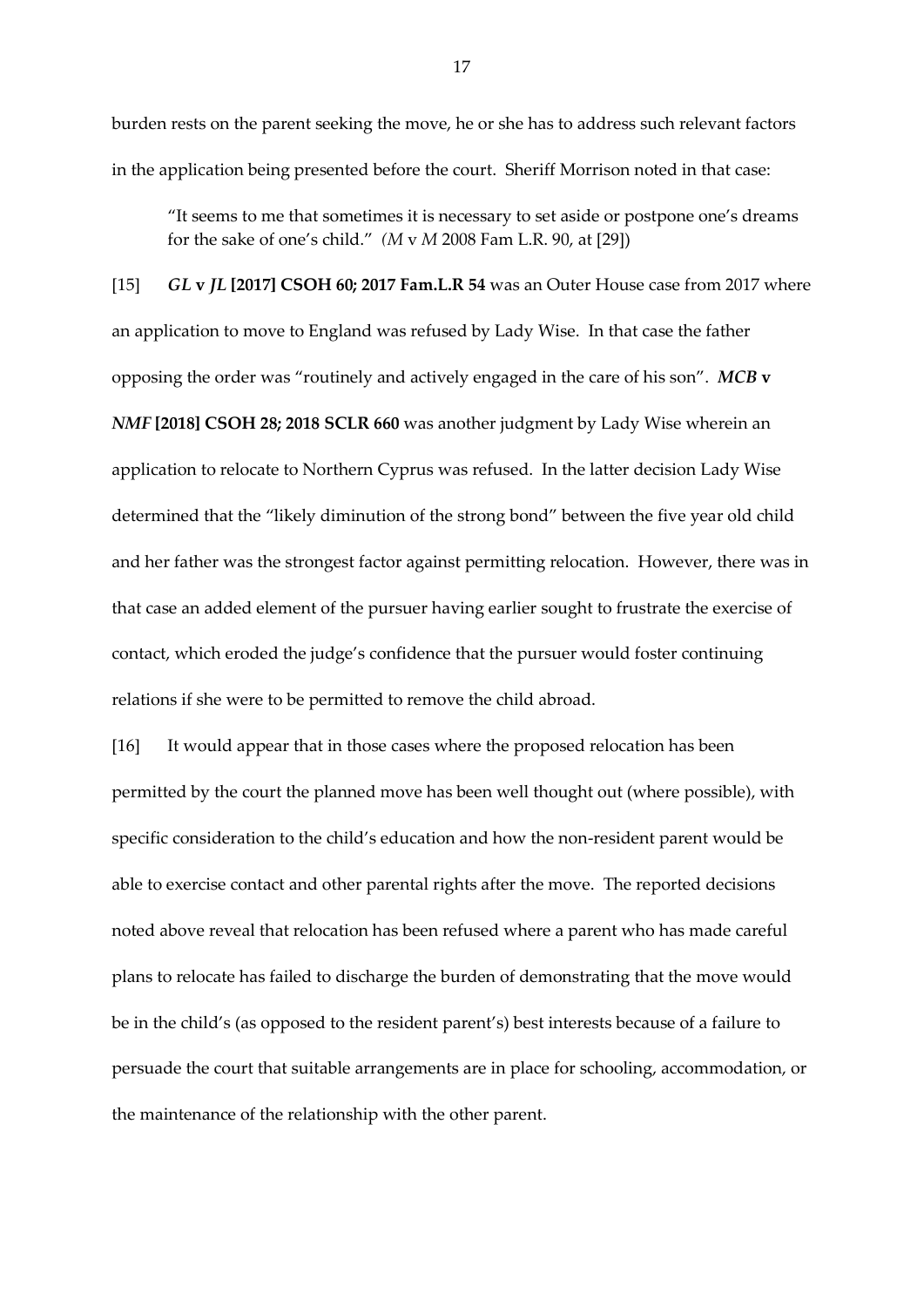#### **Analysis of the evidence**

[17] One of the striking features of this case was the upheaval which both of the parties chose to undergo during the months before and after the child's birth in September 2014. That is relevant when looking at the further changes which relocation would involve, and when analysing whether this has been shown to be in the best interests of the child M. [18] The minuter moved from East Lothian in Scotland to Brisbane in Queensland, Australia in 2007 together with her then partner PD and their two year old son T. That child had been diagnosed with cystic fibrosis as a baby, and the couple implemented plans to move to the warmer climate. This suited T: his health improved and the family all enjoyed the lifestyle, with both adults having good jobs in their field of mental health nursing in and around the Brisbane area. Although the minuter and PD married then separated while in Australia, it appears that they successfully co-parented T after their split, and maintained reasonable relations for the sake of their son.

[19] Nevertheless, the minuter appears to have been quite vulnerable emotionally when she returned to Haddington in 2013 for a visit to family, accompanied her son, and met the respondent. She threw herself into that new relationship and, a couple of months later, paid for the respondent to visit her in Australia. He came on a second visit at the end of that year and they began to make plans. When the minuter became pregnant in early 2014 big decisions were made. She relocated to the Dumfries area to live in a rented flat with the respondent and her son. PD (her son's father) moved too, so that he could continue to have a significant role in T's life. He had major misgivings about the move and made clear that he would want to review the decision if T's health suffered from the change in climate. [20] The respondent too appeared to be in quite an emotionally fragile state when he embarked on his relationship with the minuter. A former partner whom he intended to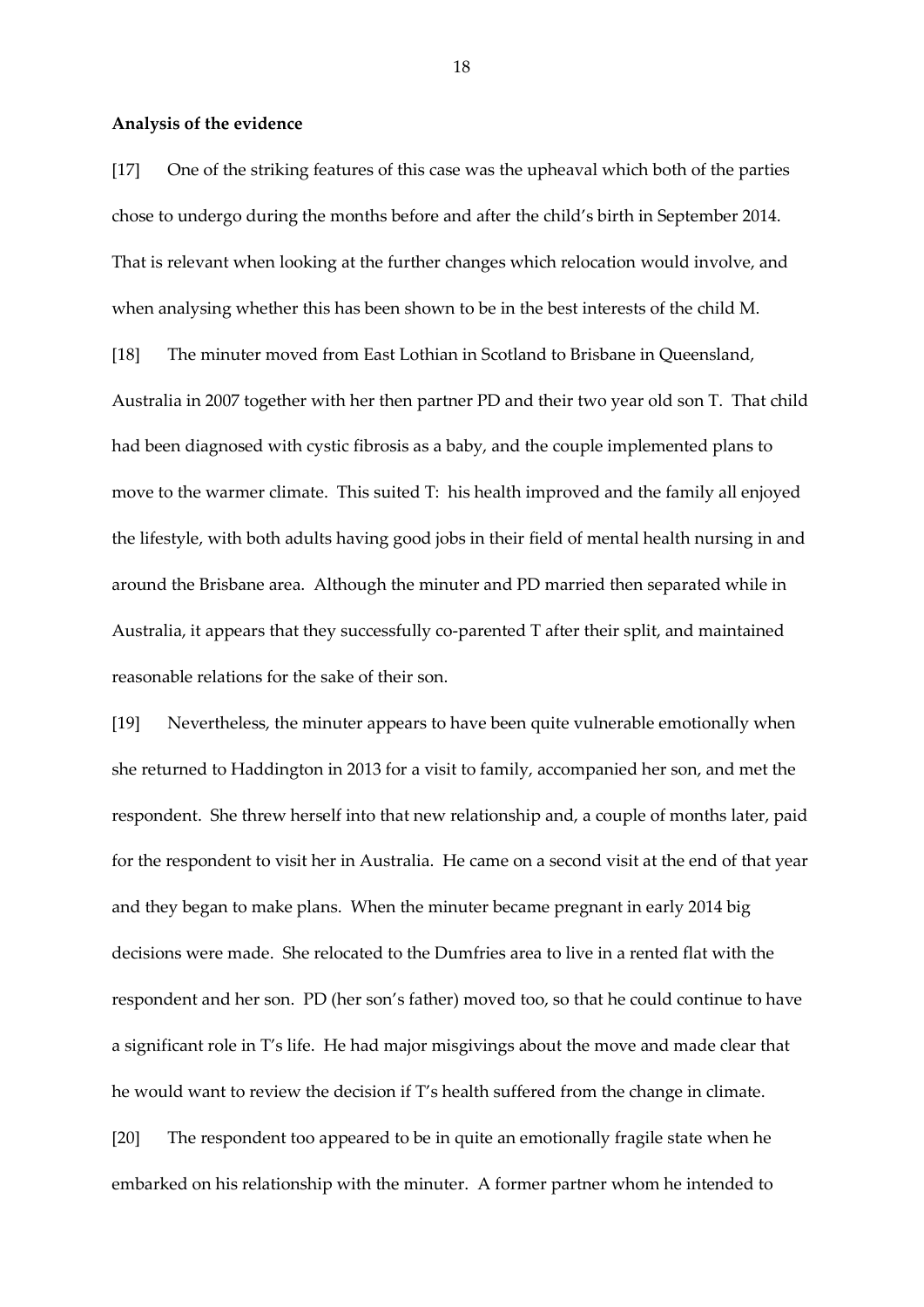marry had recently terminated their relationship quite suddenly. He had two young daughters with whom he was trying to maintain a relationship. They each lived in the East Lothian area with their mothers. He lived in Haddington and had a business based there. Notwithstanding those connections, he agreed to move to Dumfries to start a new life with the respondent who was expecting their baby, with her young son T being part of the new household. He expanded his business to the local area in and around Dumfries and tried to manage his life in the two locations.

[21] Both parties agreed that their cohabitation was not a success, and that they realised very soon after moving in together that they were incompatible. There were a number of domestic arguments between them, with T sometimes being caught in the middle. The respondent disengaged to some extent: one weekend while the minuter was still expecting M he went away on a 'stag do' with friends and deliberately made himself uncontactable, even when the minuter was taken into hospital with complications. The parties could not agree about the minuter wanting to return to work when M was about three months old. The minuter's position was that she had no option because of the restricted finances, but the respondent disapproved and the minuter had to arrange for her mother to travel down from Haddington to Dumfries to provide childcare.

[22] The respondent struggled to maintain his different commitments after M was born in September 2014. The parties separated in early 2015. The minuter went to live in her own accommodation with T and M, who was a few months old at the time. But as the minuter became slowly more settled in her own life the respondent appeared to become more wayward. He did not maintain a good routine for contact with M. He began to take cocaine regularly and this affected his outlook and his application to his domestic and work responsibilities. He struggled to form a bond with M, and the minuter had to devise ways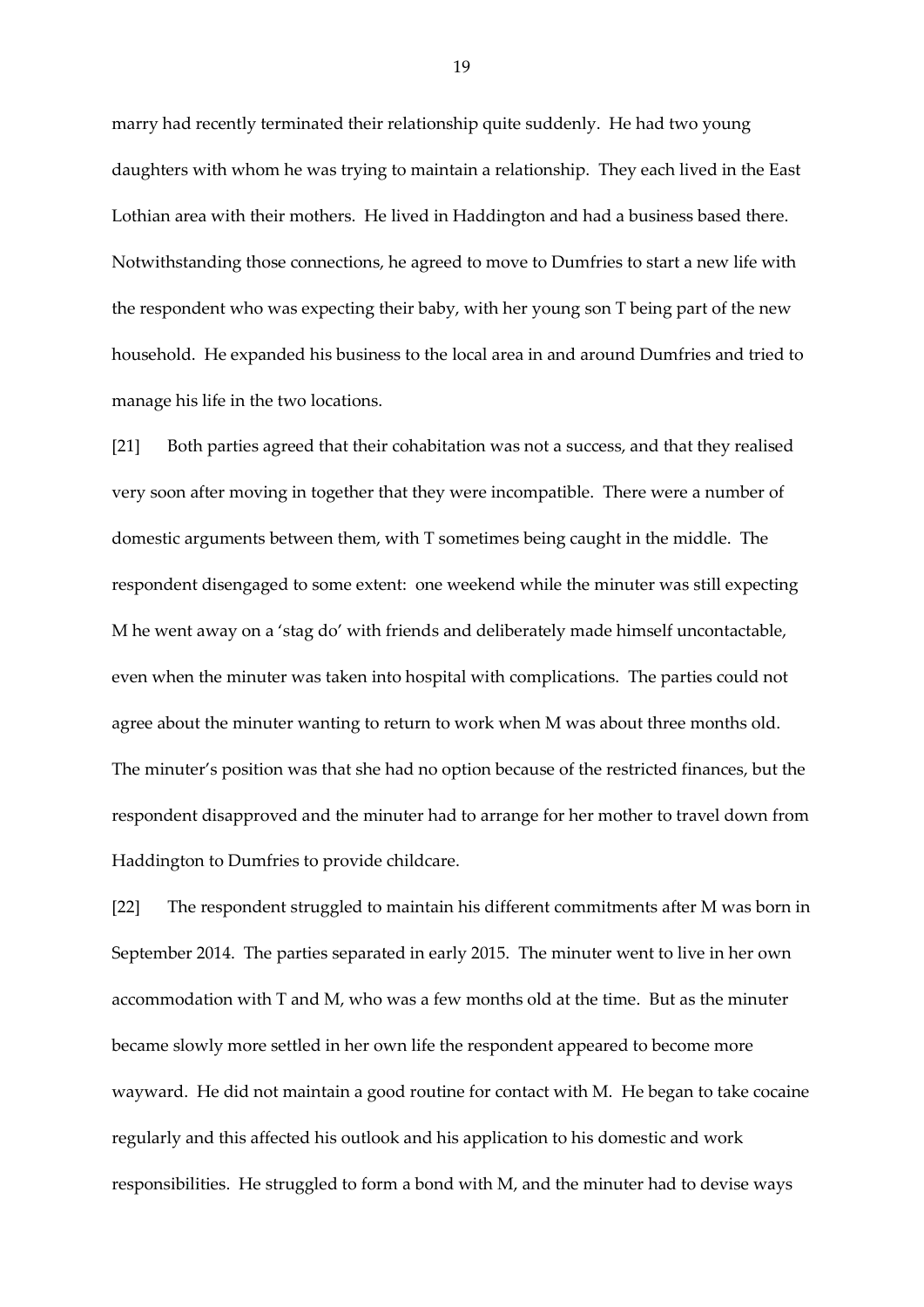to make contact work. She encouraged his relationship with their daughter and sometimes stayed at the start of visits to settle the child. Mediation – mostly promoted by the minuter – was not a success because the respondent disengaged from that at an early stage. I formed the impression that the respondent was very sensitive to criticism and disagreements descended quickly into arguments.

[23] While this summary relates to incidents some years ago (during the first two years of M's life) the parties' own accounts of this period were instructive. The minuter was reflective about these events, and conceded that they appeared to show a degree of turmoil in her life. She thought that both parties were vulnerable when they met and became deeply involved with each other too quickly as a result. She insisted that the decision to move back to Scotland was not any reflection of life in Australia, but was a compromise because of the differing commitments. Although both of the parties originally came from the Haddington area (they knew each other from both attending school in that area) PD had the Dumfries connection and that was why they opted to settle there.

[24] The respondent did not seek in his evidence to apportion blame for the breakdown of the relationship. But, on the whole, he appeared to be less able to face up to the consequences of his decisions. It was clear that he faced enormous pressures with his different family and business commitments, but he did not appear able to accept responsibility for his limited relationship with M. Among all of his commitments he still lives in the same town as the child, yet since her birth he has never exercised residential contact to her. While he maintained that the minuter was the barrier to this I was not persuaded that this was the full picture.

[25] I concluded that the respondent wavered in his commitment to M in the early years. Though it is clear that he loves M, he did not seek to increase his contact until he learned of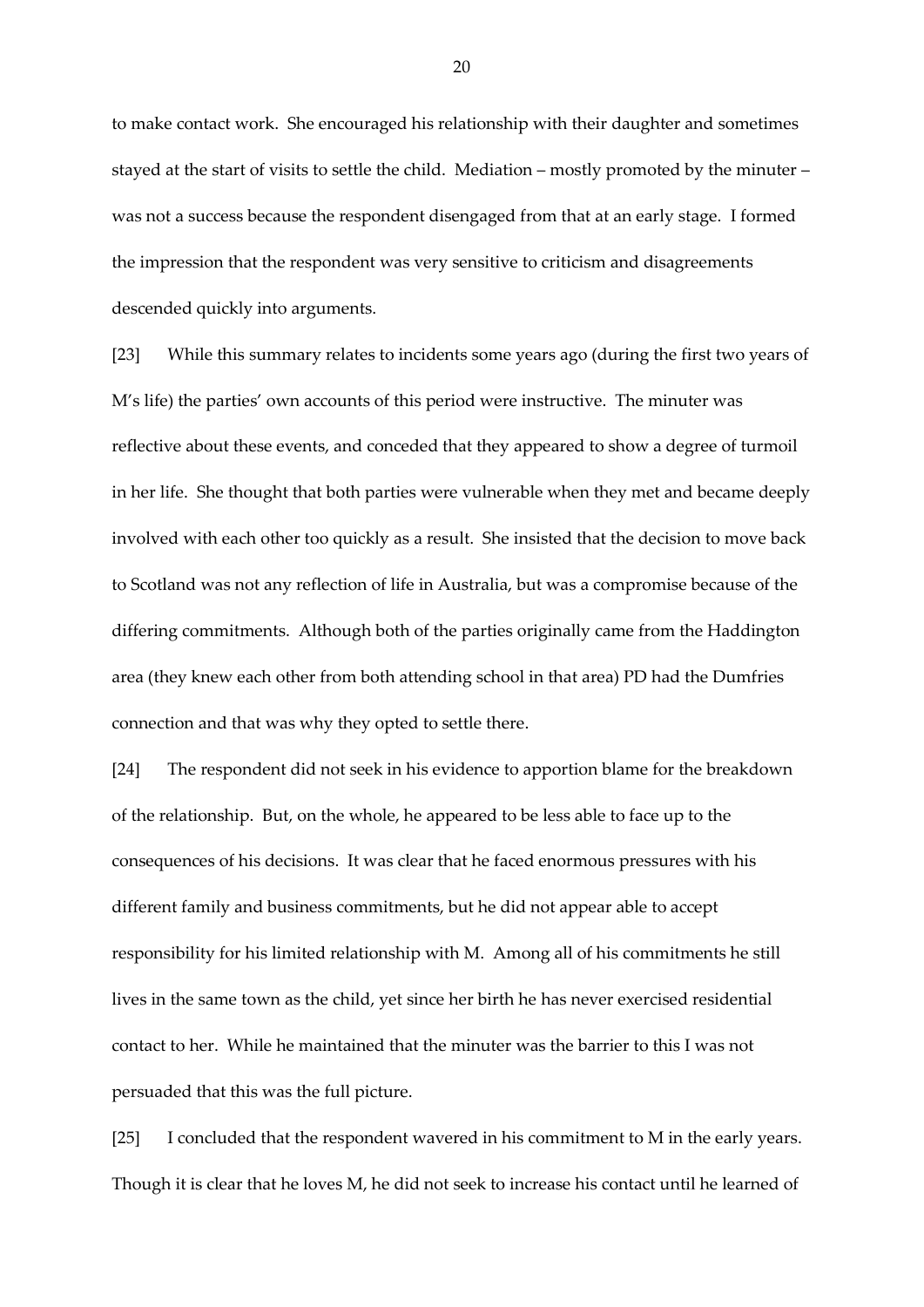the minuter's plans to seek permission to relocate. The earlier action raised by the respondent in 2017 sought to "renew" non-residential contact, and it is only in his response to this current minute procedure that he has sought to increase this to overnights. So, for the first four years of M's life, he did not ask the court – in an ongoing court action - to allow him overnight contact, despite the minuter's refusal to agree. This is an odd feature of the case, because the respondent had daughters from his other relationships and exercised overnight contact with them, even though they both lived in Haddington. Handover arrangements with his older daughters were more complicated logistically than with M, who has always lived in the same town as him. I formed the view that the respondent struggled to cope with some of the emotional complexities of his situation, and that - when things became difficult - his response was to disengage. He said in evidence that, by July 2019, he no longer had contact with his fifteen year old daughter K because she was "a liar". The background to this appears to relate to a friendship that formed between the minuter and K, and the respondent taking exception to various discussions about family relationships.

[26] My overall impression was that the minuter was very sensitive to the need to form and maintain relationships between M and her blood relatives, including the respondent, whereas the respondent himself often struggled to manage relationships when things did not go to plan. To be fair to the respondent I should add that – while it was not pled as part of the case – reference was made to him and his partner having suffered the death of a baby son in the last few years. This was mentioned almost in passing during the evidence, though some of the affidavits from the respondent's witnesses gave more detail, the background being that the baby contracted meningitis and passed away in 2018. Doubtless the tragic and premature loss of a young life has brought its own difficulties. The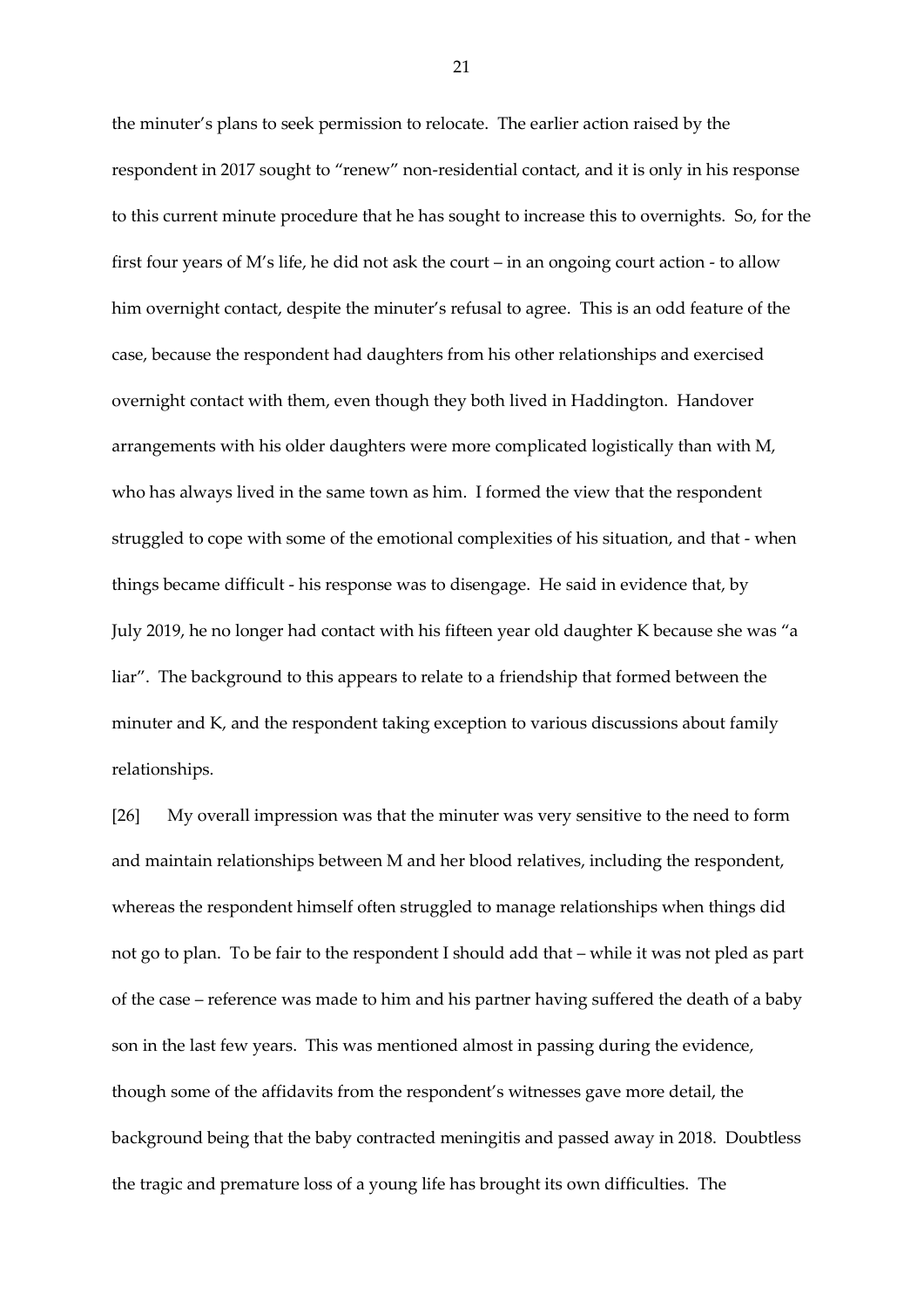respondent's current partner HH was expecting another baby at the time he gave his evidence.

[27] My assessment of the minuter was that she had no intention to relocate to Australia without careful preparation and planning. She had been through this process before, albeit in reverse. Prior to her return to Scotland with her son T in 2014 (when he was then nine) she engaged in 'transitioning' to make sure that his move from one school system to another was as smooth as possible. While she and the respondent may have thrown themselves into their relationship in mid-2013 it was, nevertheless, clear that the actual move back to the UK took many months and involved careful planning relating to housing, jobs and schooling. [28] It should be acknowledged, of course, that the respondent was part of that planning. He too had to relocate, from one part of Scotland to another. In recent years, however, when the subject of a possible return to Australia by the minuter has been raised, it seems that he has not been able to discuss this at all. When asked to comment on the proposed relocation his response in evidence was "I can't bear to think of it happening." He said that relations between him and PD had deteriorated and "I now do my talking through solicitors". The respondent's two older daughters have a relationship with M. L, aged seven, sees M every fortnight as his contact to both girls overlaps at weekends. And, although he does not currently have a relationship with his 15 year old daughter K, it was apparent from the evidence that the minuter herself has formed a connection with K's mother, and the two children get on well (an affidavit from K was produced).

[29] In relation to the proposed relocation the test I have to apply is that of the best interests of the child. The authorities cited above make clear that the minuter has the burden of demonstrating that the proposed move is in the child's best interests, because it is the minuter who proposes to alter the status quo. Furthermore it is not enough that the move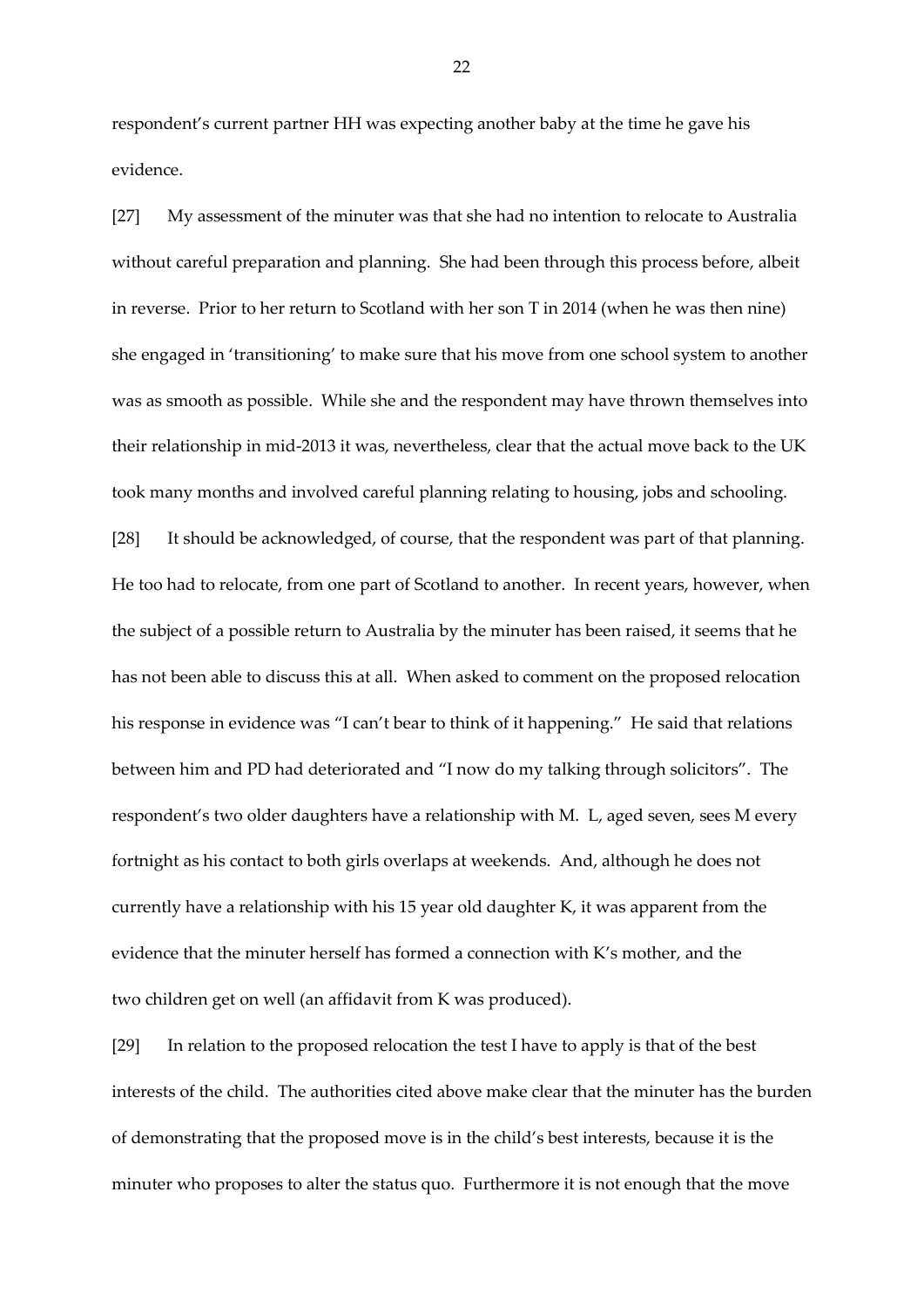would be in the interests of *a* child of the family, such as T in this case. It was conceded in the submissions for the respondent that a move to Australia would be in T's best interests. I would agree with that plain observation, because of the evidence about the effect of the Australian climate on his cystic fibrosis when he lived there previously. However, proof of that does not itself overcome the hurdle before the minuter. She has to show that, in the whole circumstances of the case, the proposed move is in M's best interests.

#### *Details of the proposed relocation*

[30] The authorities confirm that there is no checklist to be ticked off in a relocation case, but there are numerous factors to consider. Some of these can be measured with objective evidence (employment or educational opportunities, for example) But some relevant circumstances are specific to an individual case and involve an assessment of more subjective factors like a party's motives, the overall reasonableness of the proposed move, the quality of the existing bond with the non-resident parent, or the impact of granting or refusing the request.

[31] The relevant assessment in this case has involved consideration of the minuter's proposals regarding accommodation, employment opportunities, education, finances, social life, maintenance of contact between the child and the respondent, contact with other family members, the effect on T insofar as that is relevant to M's best interests, and the impact of making or not making an order.

# *Accommodation*

[32] In presenting her evidence about proposed accommodation the minuter has the benefit of having experienced life in the city (Brisbane) to which she seeks to relocate. She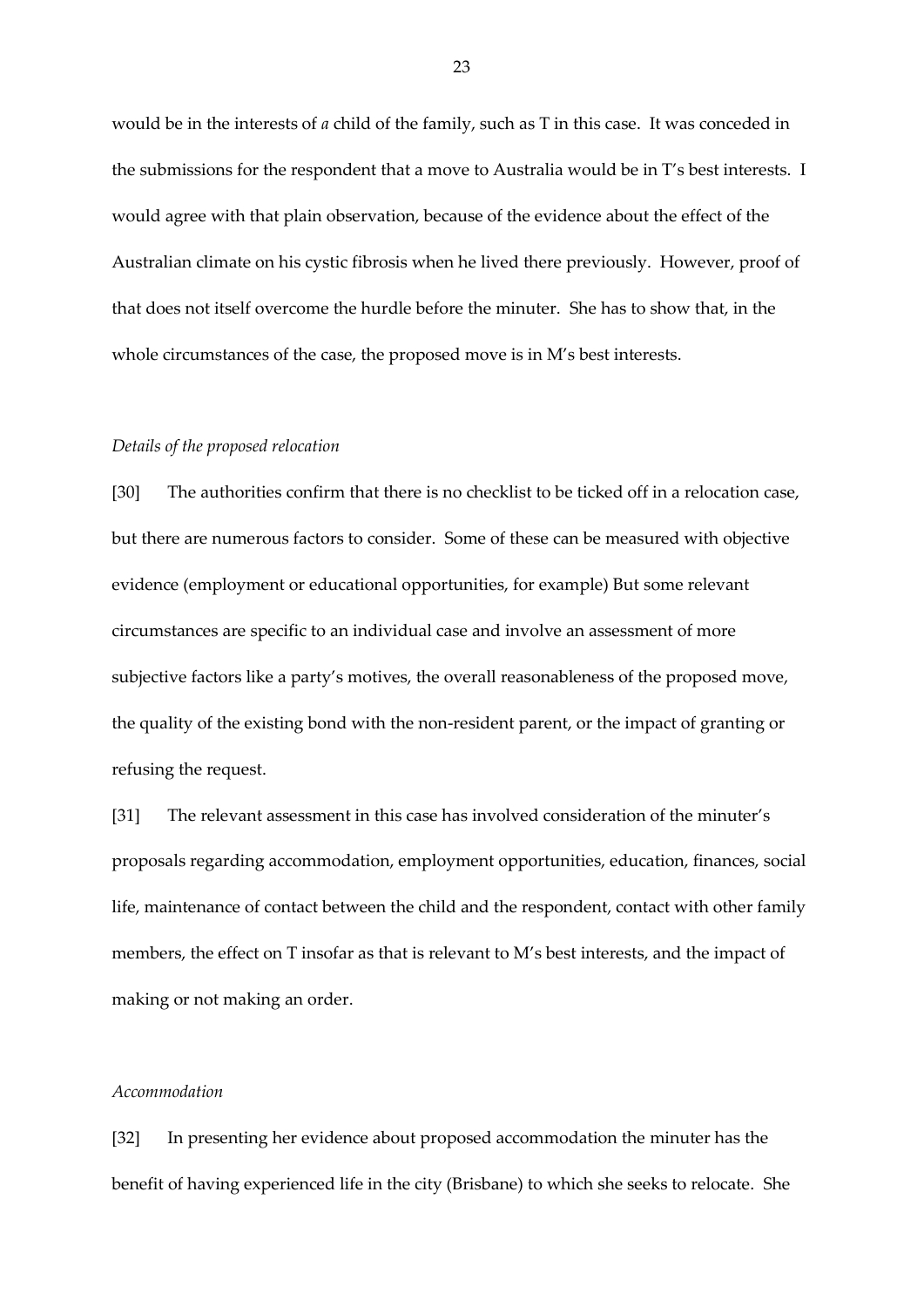provided documentary evidence of available housing for rent in the specific area of Redcliffe, a suburb of the city, and she gave evidence of her own experience of both renting and buying property there. Affidavits from several former work colleagues and friends in that area confirmed the available local support in finding and even providing (in the short term at least) suitable accommodation.

### *Household*

[33] The family unit to which the minuter's proposals refer is the same household which lives together in Dumfries, namely the minuter, her partner PD with whom she has been reconciled for some years, their son T who is now 14 years old, and M, who has lived as part of that family since she was less than one year old.

### *Employment opportunities*

[34] The minuter spoke in her evidence of the opportunities in mental health nursing available to her and her partner in Australia if they were able to return there. PD's affidavit confirmed this, as did the affidavits of various supporting witnesses and documentation produced by her (Productions 6/17, 6/36 – 6/40, and 6/43). It appears that there exist a number of opportunities in Brisbane for employment for suitably qualified mental health nurses. Since their return to Scotland both the minuter and her partner have increased their relevant experience and have improved their qualifications. All of this strongly indicates that both have good prospects for a return to well-paid employment if the relocation is to proceed. Other documentation produced by the minuter detailed the flexible working hours available in Queensland (Productions 6/20 and 6/21). The minuter cited this in her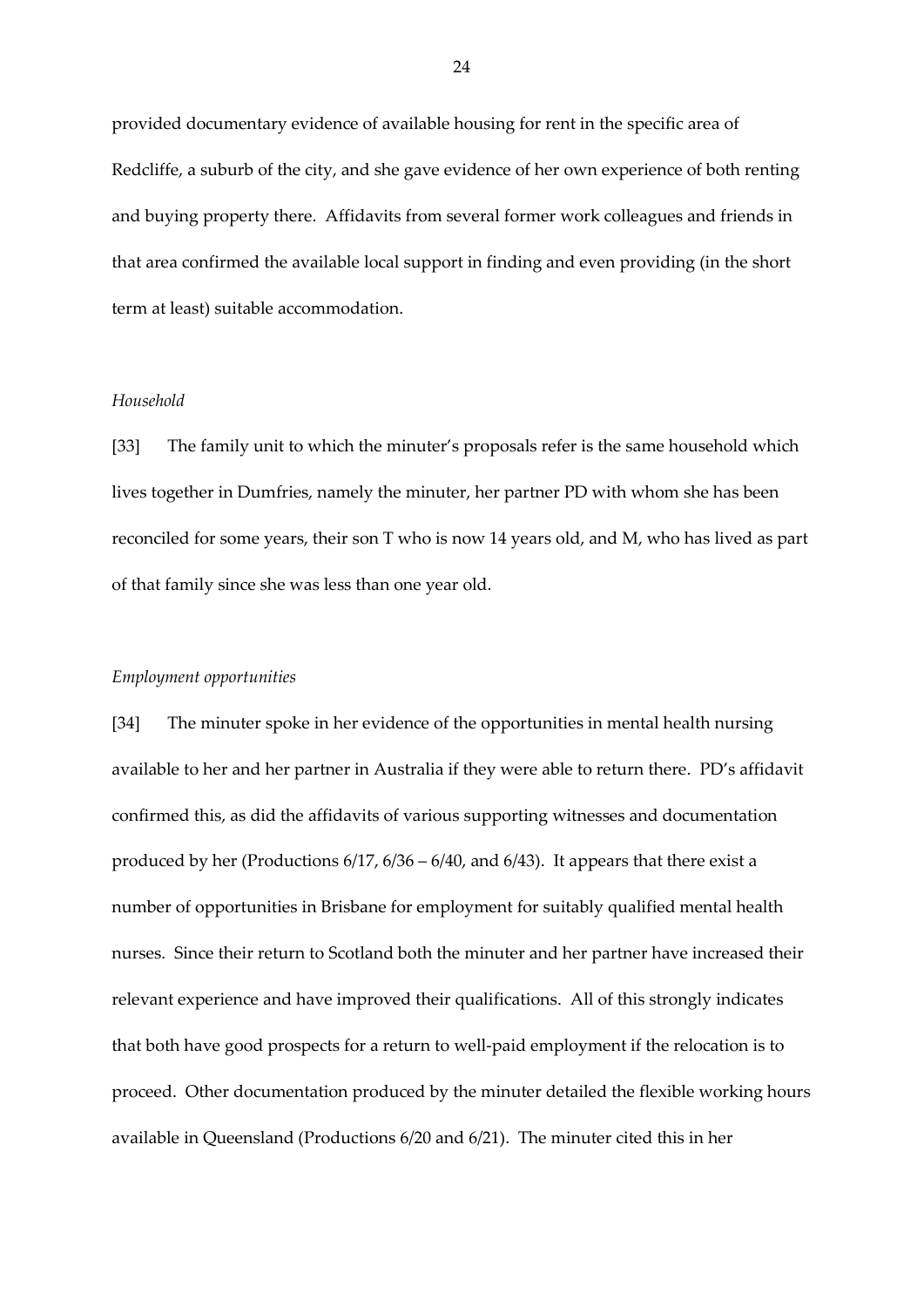submissions as evidence that there would be less juggling of shifts required than she and her partner have to do at present in their respective jobs in Dumfries.

### *Finances*

[35] It would appear that the available employment offers the prospect of a good income for the minuter and her partner (Productions 6/17, 6/18 and 6/19).

### *Education*

[36] The minuter has earlier experience of the education system in Brisbane, and specifically Redcliffe. She produced various documents regarding schooling available in the area, including reports about the primary school attended by her son T (Humpybong Primary School), the availability of a place for M, and the school's curriculum, together with various performance reports (Productions 6/7–6/10, and 6/15).

### *Social life*

[37] The minuter has researched the availability in Brisbane of a number of activities in which M currently participates, such as karate, dancing and gymnastics (6/24, 6/25, 6/26, and 6/28). Since she formerly lived in the area with her son T she has direct knowledge of the local lifestyle, with an emphasis on activities available for children. The minuter also produced evidence of local child care services, and her supporting affidavits contained comments by friends and colleagues about a social network in the area which could offer friendship and practical support.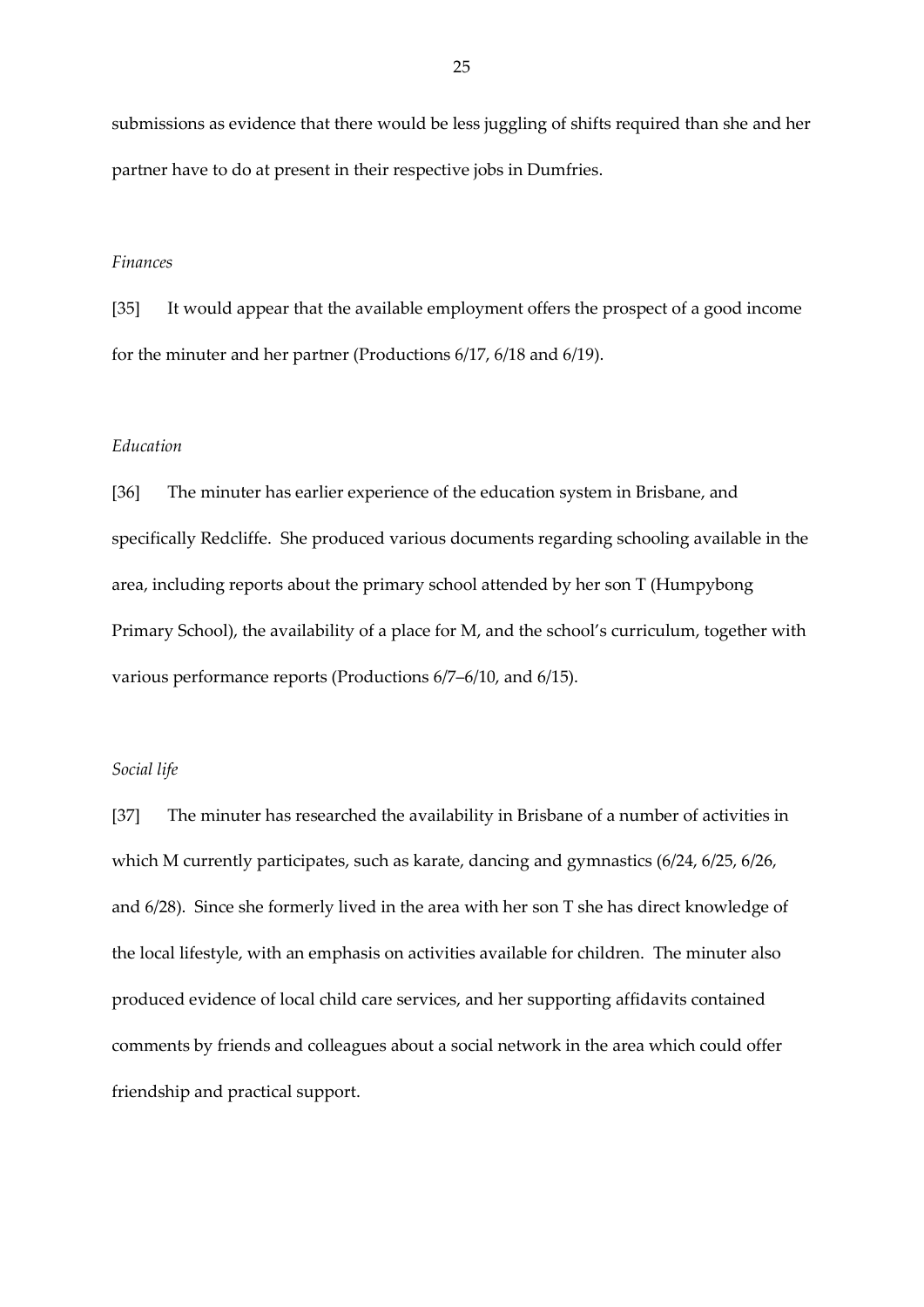#### *Contact and relationship with respondent*

[38] The respondent's submissions in this case did not challenge the availability of good employment, accommodation, and a network of friends. Nor did he doubt that the proposed move would be of benefit to T, for whom the milder climate would appear to offer undoubted improvements to his health. The respondent's challenge was that a move would all but destroy his relationship with his daughter M, and that it was not in her best interests for that bond to be eroded. Clearly this point is at the heart of the dispute, and its determination is at the core of the decision I have had to make.

[39] It is obvious that a move to live abroad would diminish significantly the respondent's relationship with his daughter. The continuation of that connection is an important factor to be weighed up in the balance to be reached. The respondent sees his daughter every second Wednesday for about three hours, and every second Saturday for about eight hours. But I have concluded on the evidence that the respondent has not done his best to foster and nurture that relationship. He was not committed consistently in the early years of M's life to exercising regular contact. He struggled to deal with difficulties, including problems the child had in settling in his company, and it was thanks to the minuter's patience and insistence that his contact progressed to become unsupervised without further complications.

[40] He did not seek constructively (either through court or in private negotiations) to increase his contact to operate on a residential basis. His counterclaim to these proceedings is the first time he has formally sought overnight contact. He has stayed away from involvement in other aspects of M's life, such as her nursery: some of this may be his response to the hostility demonstrated to him by PD, but nevertheless there remains a lack of involvement beyond his hours of contact. And I was satisfied that, on occasions, M is not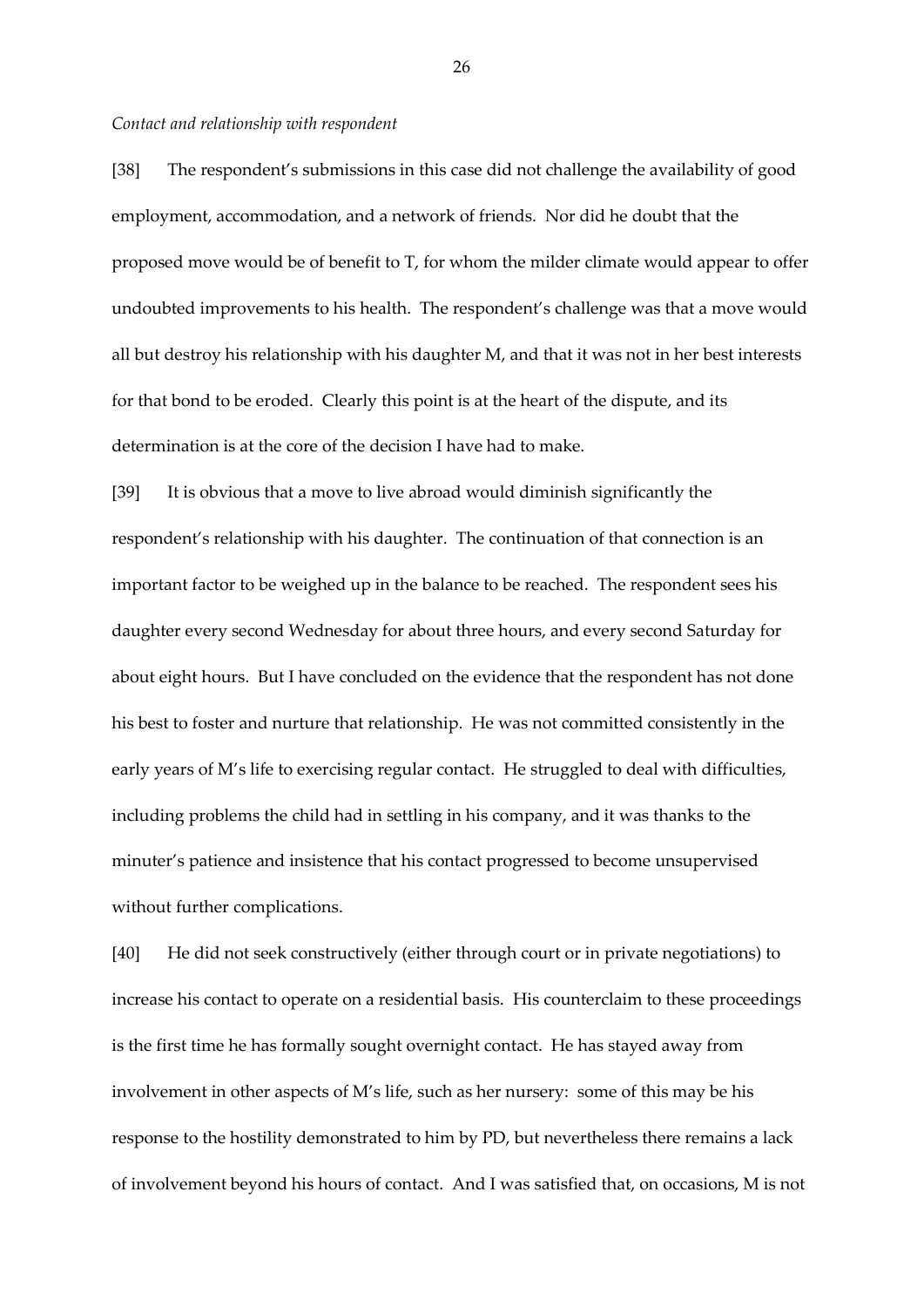very enthusiastic about the Wednesday contact. She appears to be far keener on the Saturday visits when she knows that her half-sister L will be involved. My conclusion, therefore, is that, while the relationship with the respondent should be promoted and maintained in some form, it is not such a central part of M's life as to justify an order preventing the relocation. If there was a long history of weekly and holiday residential contact, or if the respondent was more active in co-parenting, his objections to the move would have held more force. But such elements – which would indicate a stronger bond – are absent from this case.

### *Contact with wider family members*

[41] The respondent's limited contact with M has restricted his opportunities to involve his own wider family – most of whom live in East Lothian – in direct contact with M. His partner HH provided an affidavit supportive of the respondent and indicating her own fondness for the child, though it is clear that Ms H has been in the middle of the unseemly personal fallouts which have marred many of the parties' discussions. The other affidavits produced by friends and family of the respondent tend to offer support for his wish to prevent the move or increase his contact, rather than offering any concrete evidence about M's relationship with other family members.

[42] The minuter produced many affidavits too, some from friends and family who continue to live in East Lothian. The minuter's mother MG provided an affidavit (Number 17 of process). She was involved regularly in looking after M after the parties separated. She has her own relationship with her granddaughter and she has been involved regularly at handovers with the respondent. It is clear that she has problems with the respondent and takes the view that he is stubborn and uncommunicative. She supports the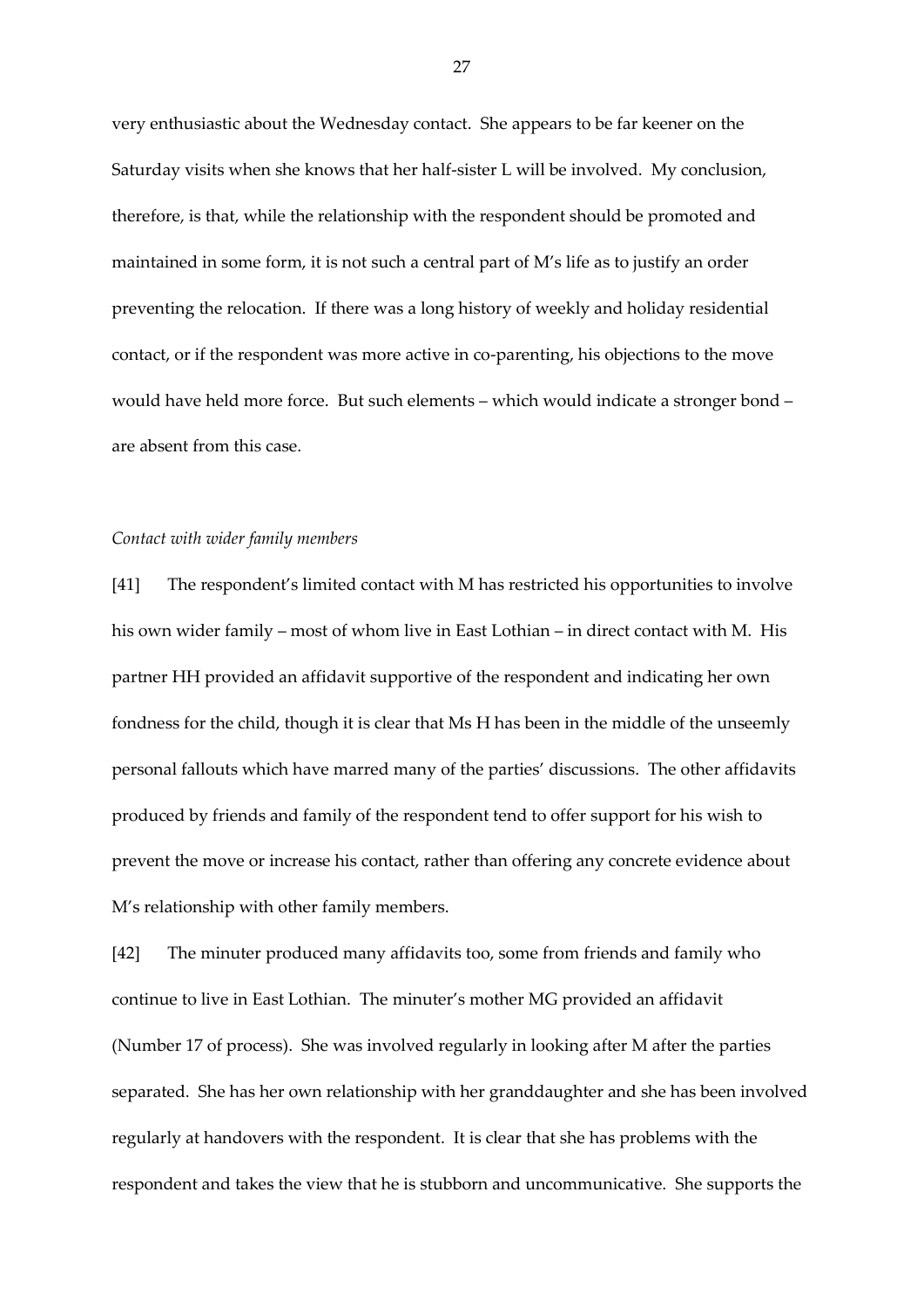move to Australia, even though it would reduce her contact with her grandchildren. Her affidavit speaks of the regular visits back to Scotland which the minuter (her daughter) made when she lived in Australia previously.

[43] A number of other affidavits were helpful in assessing the fuller circumstances here. Number 15 of process is an affidavit from the minuter's friend CH, a former school friend from Scotland who moved to Brisbane shortly before the minuter. She offered some relevant observations about the available lifestyle in Brisbane (where she still lives) and the practicalities of visits to and from the UK. The respondent's daughter K provided an affidavit (number 16 of process). She gave details of her relationship with M, regular visits and 'facetime' contact. She too is supportive of the move to Australia, despite the reduction in her own contact with her half-sister which would result.

[44] Number 27 of process is an affidavit of AB, the sister of the respondent. Ms B's affidavit was helpful because she too knows both of the parties and offered some reflective observations about the parties' relationship and how it appeared to sour quite quickly after they moved in together. Ms B's affidavit makes clear the difficulties which family members of the respondent have had in seeing the provocative social media messages posted by PD, and she is clearly supportive of her brother. But, while many of her observations seem valid, her evidence demonstrates – like many of the other such evidence presented by the respondent – that there is not a strong relationship between M and many members of the respondent's wider family, even if they would wish it to be otherwise.

[45] Number 28 of process is an affidavit from SC, a former partner of the respondent and the mother of L, who is a half-sister of M. Ms C offers some useful observations relating to contact, since she speaks regularly to her own daughter while the respondent is exercising weekend contact, and on such occasions has observed M in that setting. But Ms C's affidavit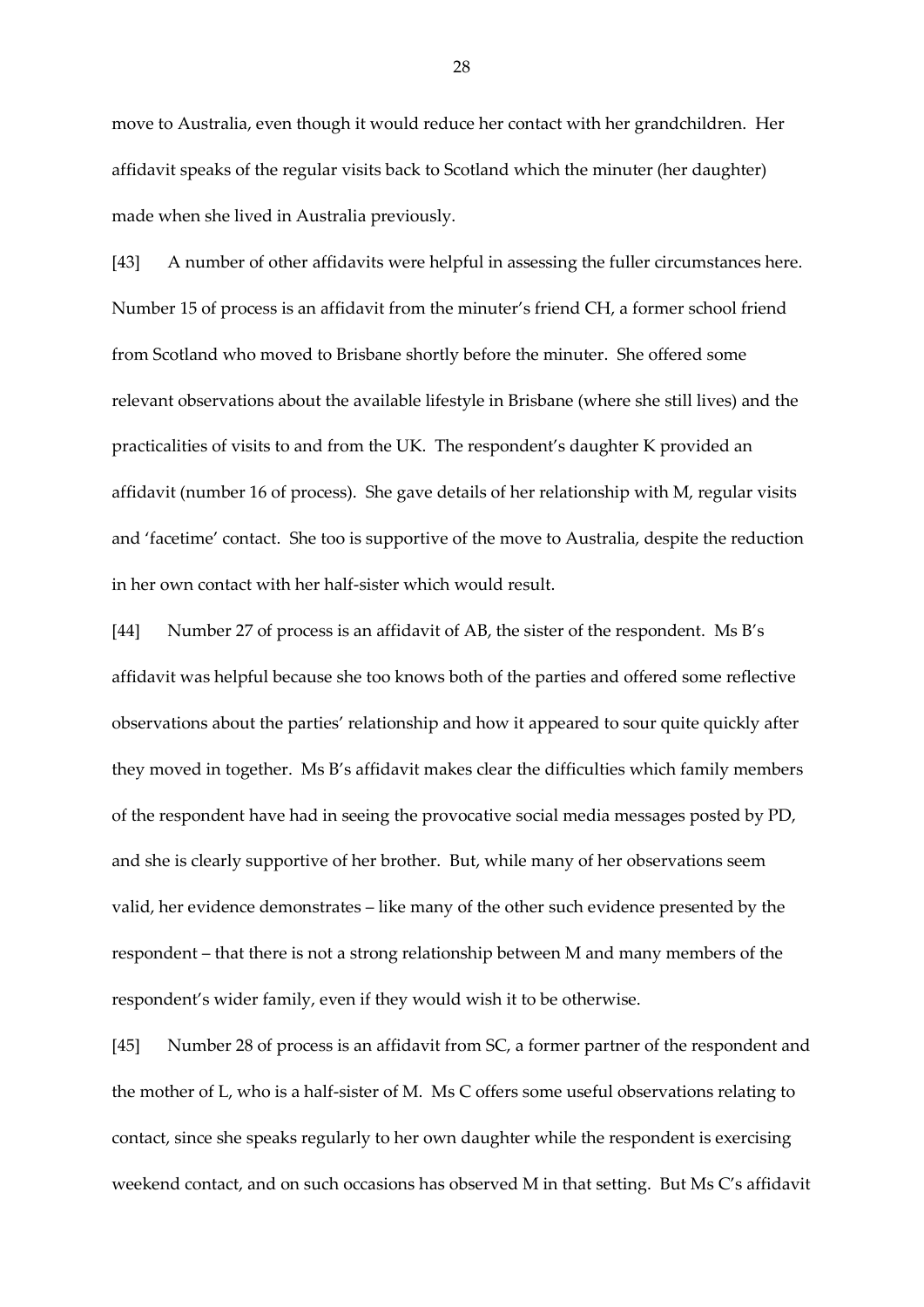does not stress the existence of any strong bond between the two girls, merely that they are friendly and spend time together when they both see their father (the respondent).

[46] My conclusion is that – leaving aside the respondent's relationship with the child – there are no other strong relationships in existence which would justify the refusal of an order for relocation.

### *Other relevant factors – M's half-brother T*

[47] The respondent conceded that a return to Australia would be in the best interests of T, presently aged 14, as the climate is likely to reduce his sensitivity to infection and improve his circulation and strength. T himself provided an affidavit (number 19 of process) in which he expressed his disappointment that he returned from Australia when he was nine years old, and stated that he would like to go back with his mum, dad and M to live there. He thinks his health would improve, and is upset that one of his medical advisers in Scotland told him that his mobility would decline in his teenage years if he was still subjected to the Scottish climate. He thinks that a move to Australia would be good for both him and M, and it would allow a "fresh start".

[48] It is clear that some care has to be taken when assessing the extent to which any beneficial impact on T of relocation should affect the decision relating to the minuter's request to relocate with M. It is the best interests of M, not T, with which this decision must be concerned. Practically speaking, it may seem artificial to separate a discussion of M's best interests from that of her half-brother T, when they are close, are part of the same family unit, and have lived in the same household for all of M's life. But, legally, that is the exercise which must be carried out. M has never lived in Australia and she does not endure the medical condition which T has and which would most likely be significantly improved by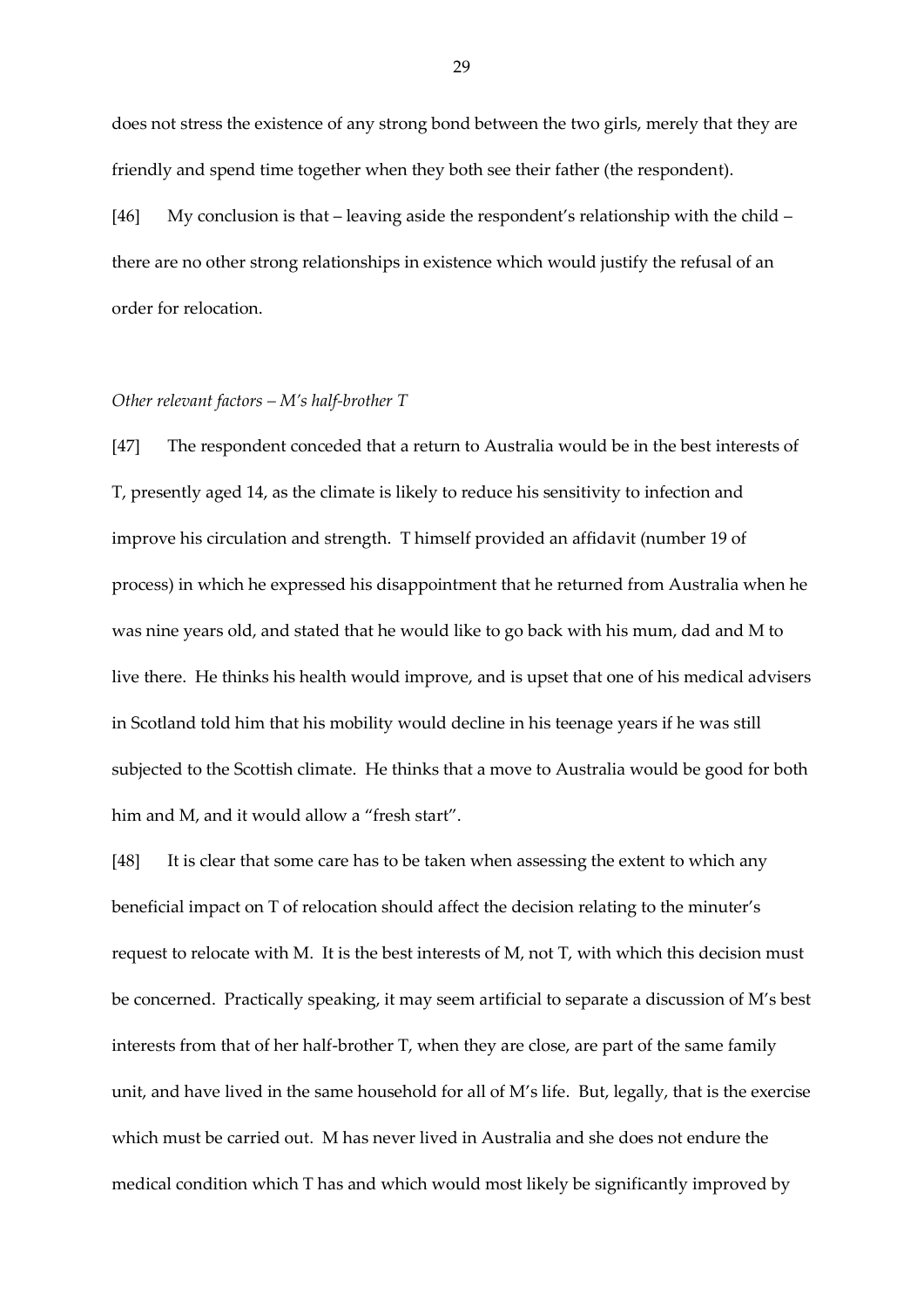the Australian climate. Furthermore, T lives with both of his parents and the planned move would continue that arrangement, whereas M would become separated by thousands of miles from her father.

[49] I have concluded, however, that the clear benefits to T of the planned relocation are a relevant consideration (albeit not the major one) when assessing all of the circumstances surrounding M. The evidence demonstrated that there were concerns expressed by both the minuter and PD about the potentially negative effects on T of a return to Scotland in 2014, so the possibility of a return to Australia for his benefit was always a consideration. The fact that T's health has deteriorated since his return in 2014 has upset both of his parents. The issue would be more acute and the decision more finely balanced if I had concluded that there was a strong bond between M and the respondent, but that is not my finding. With the diagnosis that T's health may deteriorate further if he remains in the UK, the minuter, her partner and T are likely to be placed under more stress if the relocation cannot go ahead. It therefore would not promote a good atmosphere in the household - and consequently not be in M's best interests – if a planned return to Australia were to be thwarted because of an order relating to M's contact with her father, the respondent.

# **Views of the Child**

[50] It will be noted that I have not listed the views of the child as part of my assessment. When the application was lodged initially the minuter sought to dispense with intimation on the child by reason of her young age. In the evidence led before me and the later written submissions, both parties took the view that it was not appropriate to seek the views of M because of her young age. In my later consideration of the evidence and submissions I was mindful of the requirements of the authorities which stress the importance of obtaining the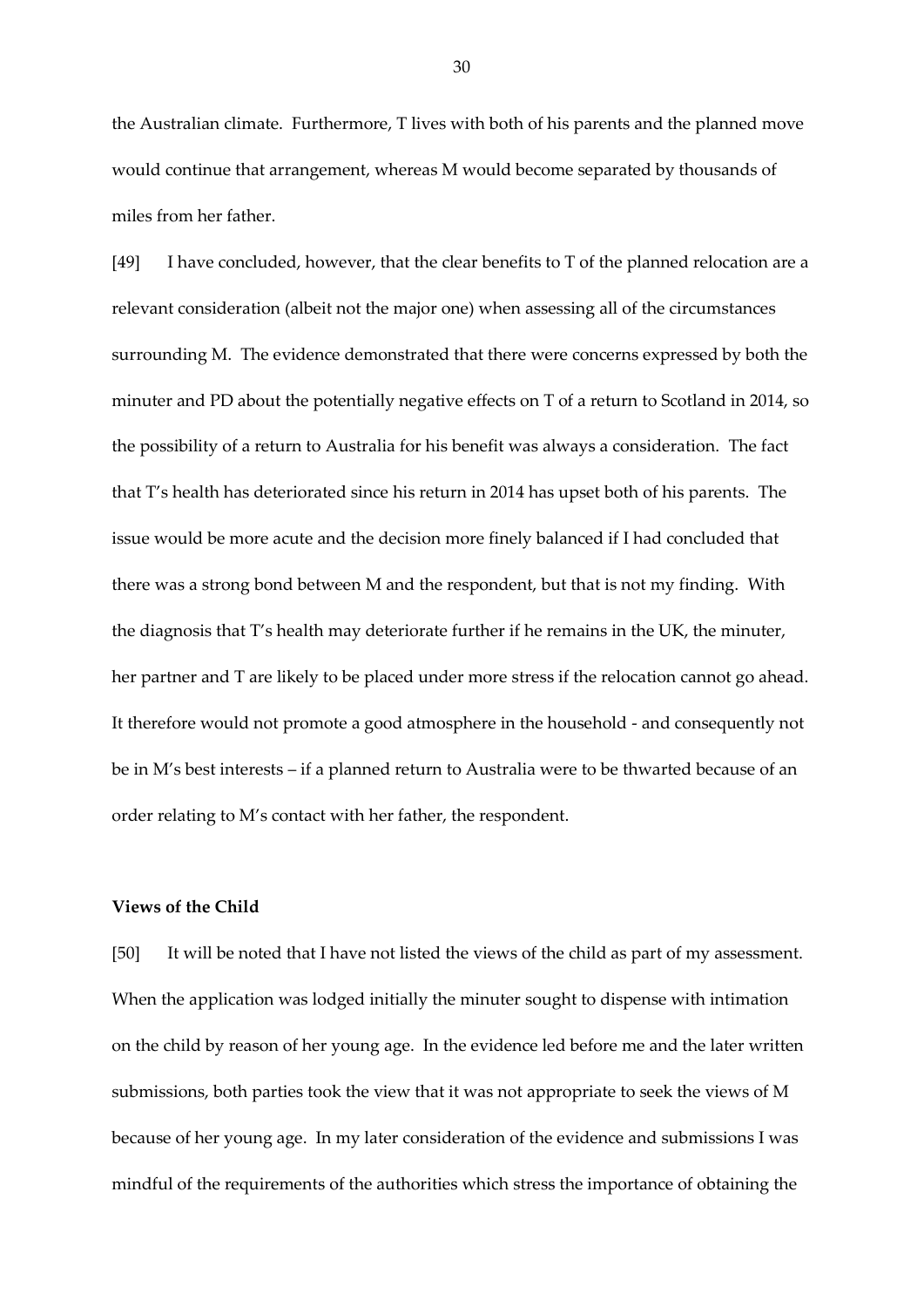views of the child where she is old enough to express a view: Section 11 (7)(b) of the 1995 Act, and the decisions of *Shields* **v** *Shields* **2002 SLT 579** (child aged seven and a half), *M* **v** *M* **2008 Fam LR 90** and *Woods* **v** *Pryce* **(SAC) 2019 SLT (Sh Ct) 115** (child aged nine). The question of whether and how the views of the child should be ascertained was specifically addressed at a further hearing before me on 7 January 2020. It remained the clear position of both parties that the child was not mature enough to express a view on this matter. Notwithstanding their own disagreement about the proposed relocation, both parties shared the view that asking the child to express a view on the matter would place her in a difficult and possibly distressing position. As a result of that joint position the child's views have not been separately taken.

### **Decision on relocation**

[51] The minuter has gone to considerable lengths to provide as much evidence as she can about the future life which she hopes for her family in Australia. The opportunities which she seeks to pursue for herself and her family are not mere speculation. She has the benefit of having lived there previously, and she has maintained her friendships and connections there. She has provided ample proof of her proposed arrangements concerning housing, schooling, employment, social activities and the positive lifestyle, all of which appear to offer an improvement on the quality of life which she and her family enjoy at present. She believes that the lifestyle and opportunities available there will be in the best interests of M. I was satisfied that she was not motivated only by her focus on career opportunities for herself, or by the benefits for T. I have concluded that relocation is in the best interests of the child M.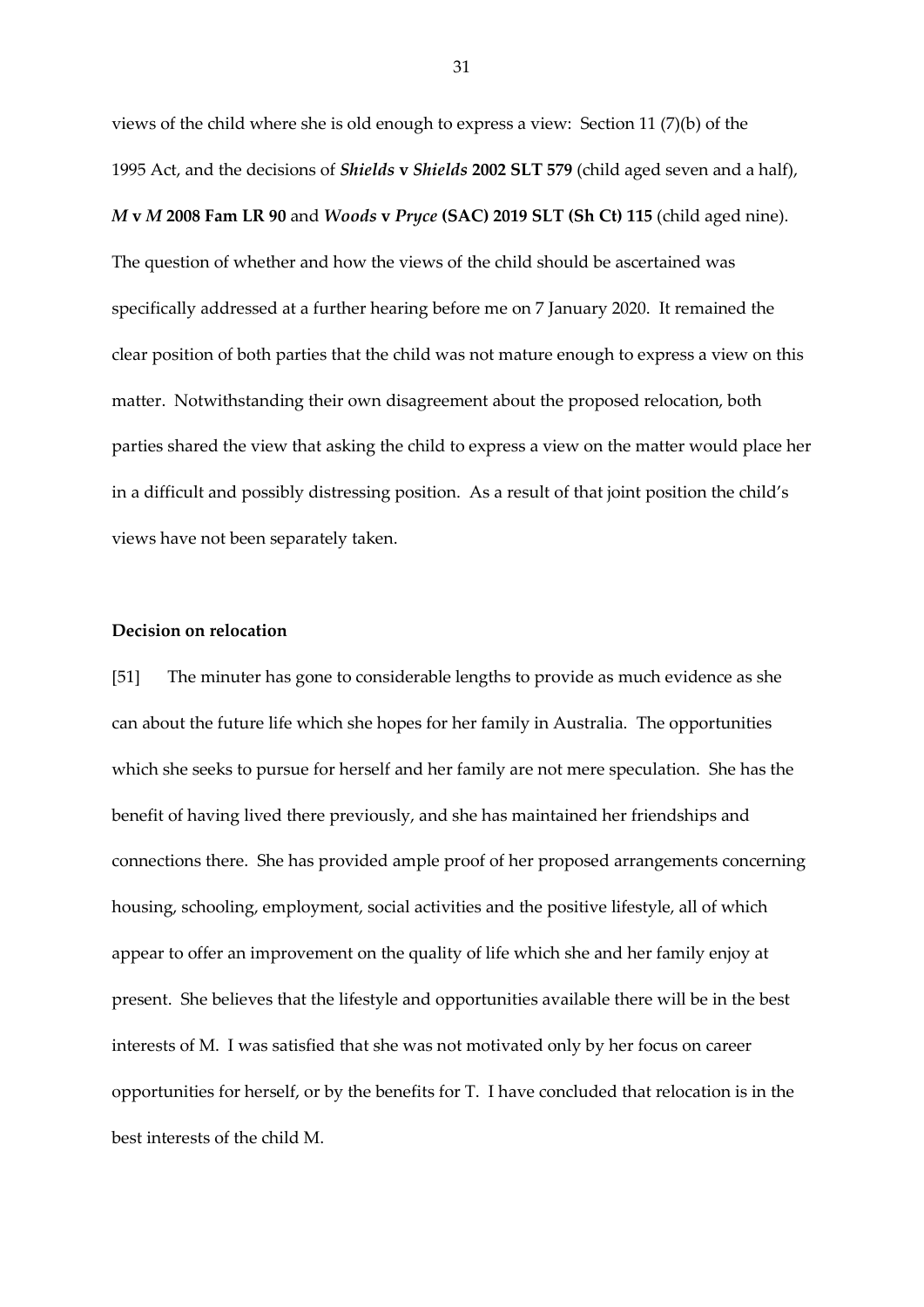[52] I was also persuaded by the minuter's evidence that she is committed to promoting the respondent's ongoing relationship and contact with M. I have reached this conclusion for a number of reasons. Firstly, when she lived in Australia before she made annual trips back to Scotland to foster and maintain family connections. Secondly, in the early years of M's life she encouraged the respondent's contact with M and appears to have taken many practical steps to make it work (such as staying at the beginning of contact to settle the child). Thirdly, she has encouraged M to have a relationship with the respondent's older daughters: Saturday contact overlaps with the respondent's contact with L, and she has fostered and maintained separate relations with K, even after the respondent stopped seeing that child.

[53] As a result of this background I believed the minuter when she said that she would make every reasonable effort to maintain the relationship between the respondent and M if she moved to Australia. I should note that some of the social media postings produced in the case (referred to below) did cause some hesitation, mainly because of PD's insistence on airing his battle of wills with the respondent in that forum. But, after assessing the minuter's own history and her evidence before me, I am confident that she intends to promote the relationship between the respondent and M. There appear to be many ways in which direct and indirect contact between the respondent and M can operate. In order to focus parties' minds on this question I will deal separately with orders in relation to contact, both before and after any relocation takes place.

### **Social media postings by the parties**

[54] An additional difficulty in this case came in the Facebook 'postings' made by both of the parties and PD. As is (sadly) quite common in family actions, the reactions of parties to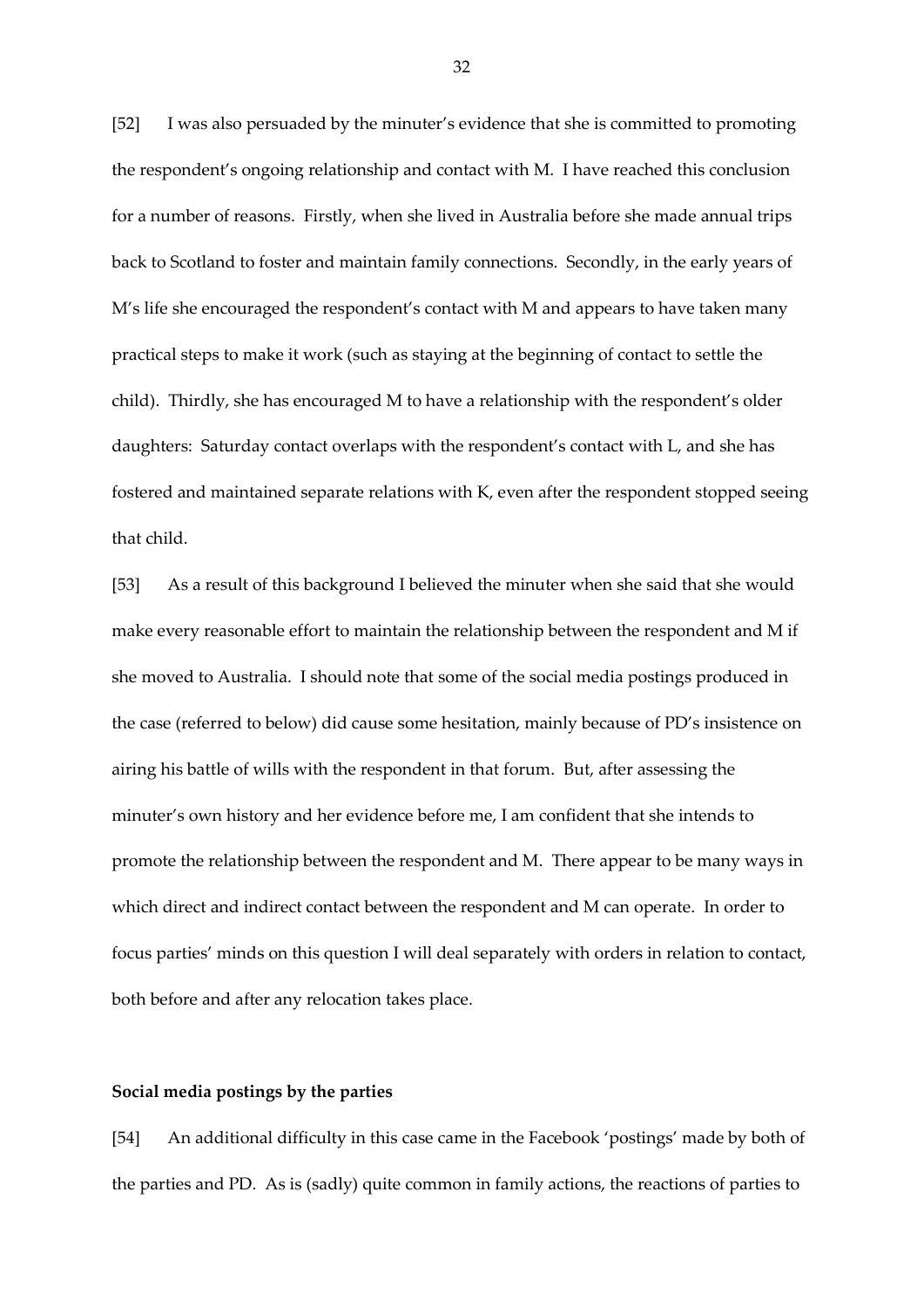disputes between them in real time were laid bare in their social media messages, some of which were produced in process. I agree with the respondent's solicitor that neither party emerged well from this evidence. Such messages have to be seen in the context of the world of social media, a fast-changing environment which is used by people for different purposes. Such is the casual resort to insult and abuse often encountered, that some users appear to equate online comments with a face to face argument, i.e. words said only in the heat of the moment in a particular argument between them. The difference, of course, with social media postings is both that the audience tends to be wider, and that a record of the words and messages is preserved, to be viewed and picked over later.

[55] I accept that it is sometimes appropriate to see an individual's postings or messages as a knee-jerk reaction to a dispute, and not necessarily their considered response to a situation. None of that excuses abuse or criminal communications, but where – as here – each party has lodged copies of online communication for consideration, it is relevant to consider the context. I have reached a few conclusions from these messages and the oral evidence from the parties about them. Firstly, the only posting from the respondent reproduced (at 6/14 of process) is his reaction to a letter from the minuter's solicitor when the matter of relocation was raised. Since this appeared to coincide with a period when he was grieving over the death of his young son, his reaction seems understandable. It is unfortunate, however, that the comments appeared to have been made by him to draw the attention of others to the dispute between the parties (some of the affidavits confirm this). Secondly, one message sent by the minuter indicates that she too (and not just the respondent) withdrew from at least one mediation session (Respondent's First Inventory of Productions, item 7 (b)).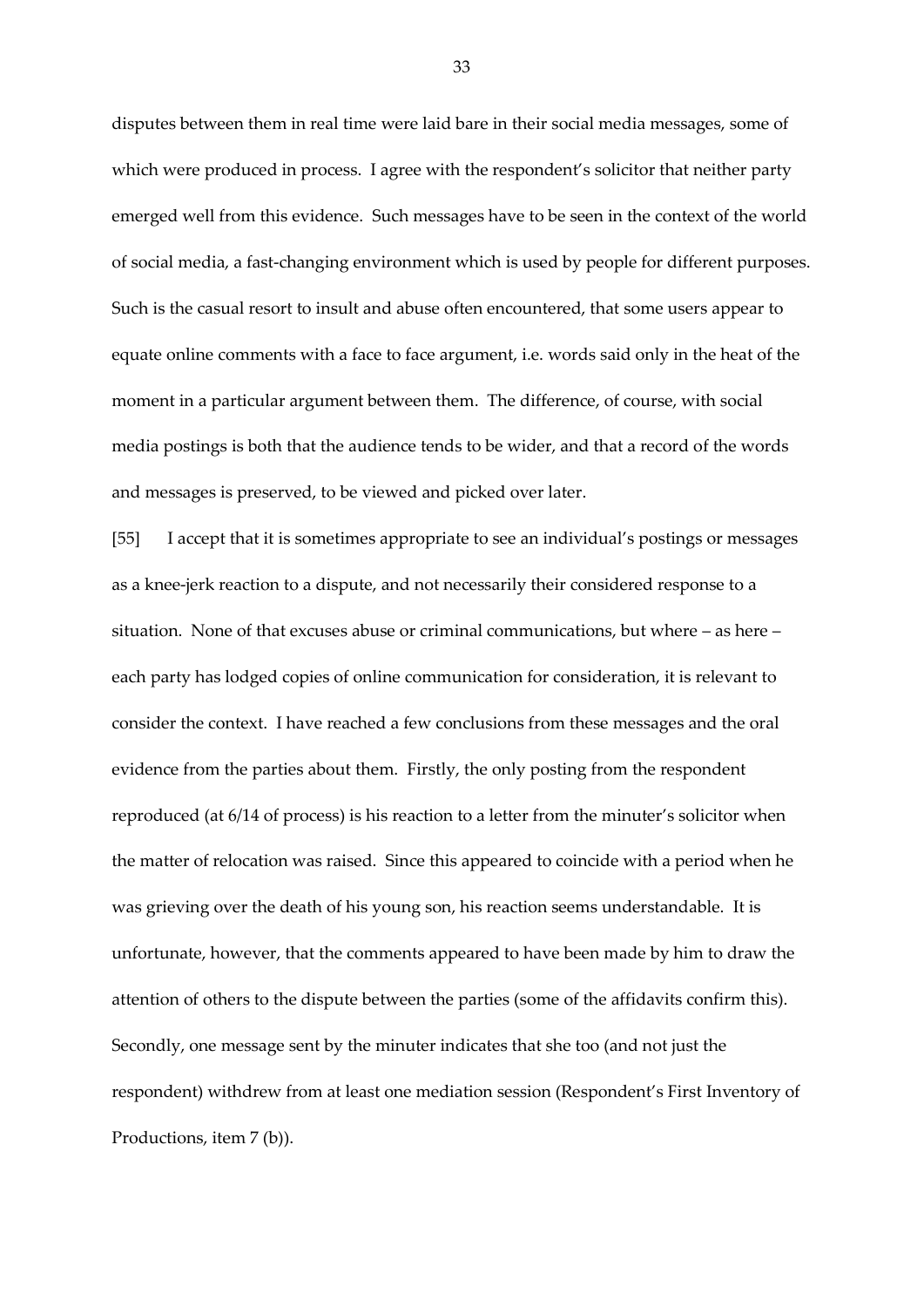[56] Thirdly, there is a strain running through many of the messages which indicates a passive-aggressive approach by the minuter's partner PD to claim that M is 'his' daughter. Because of the explanations given by the parties in their evidence about the background to the case and PD's role at the centre of much decision-making, this is a relevant observation. Not only is this attitude clear from the respondent's productions (Respondent's First Inventory, items 1(a) and 7 (b)), 8, 9 and 10) but the minuter's own productions display this trait too (item 6/41/2). I can understand that PD has strong feelings about this case. Although he was not called to give evidence there was an affidavit in process completed by him and other items relating to his work history were produced, including a character reference at 6/45. He accompanied the minuter to court and remained in the courtroom throughout the evidence (at one point the respondent complained that PD was trying to put him off his evidence). T is his son and he had misgivings about relocating to Scotland because of concerns about the impact on his son's health. He was central to the negotiations surrounding the return and agreed to relocate in order to accommodate the minuter's attempts to start a new family with the respondent so that he could remain a large part of T's life. His son then became part of a household with the respondent where arguments were a feature of daily life, to the point where T himself became distressed at the atmosphere. Furthermore, since his reconciliation with the minuter in 2015 PD has performed the day to day role of being father figure to M.

[57] I have little doubt that PD sees himself as providing solid background support to the minuter in her dispute with the respondent. But where he has overstepped the mark is in his public messages, including the regular, innocent-looking photographs and postings referring to M as "my" or even "MY" daughter. It seemed clear that many of these messages were designed to taunt the respondent. Furthermore, other messages were downright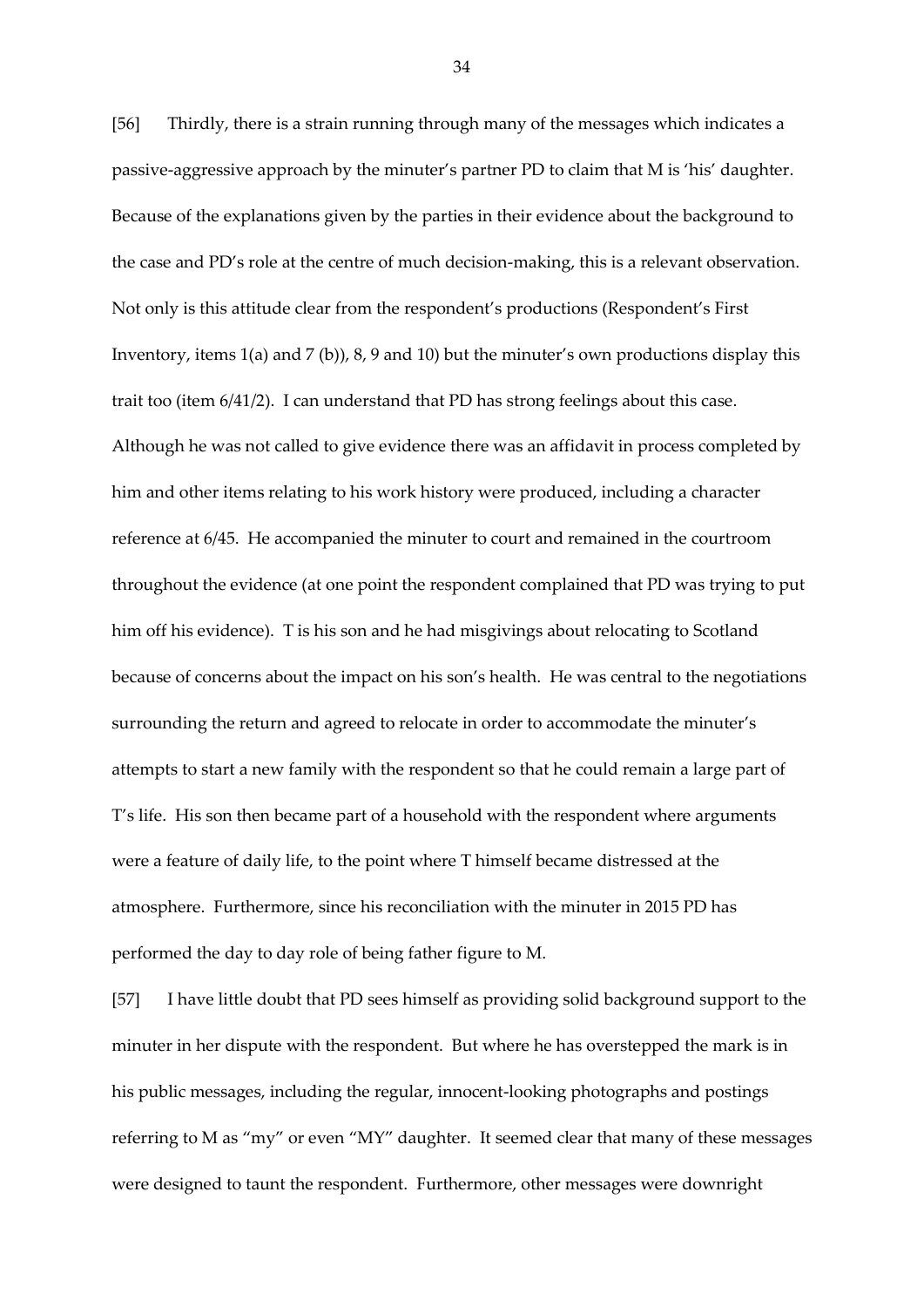abusive towards the respondent, for example Respondent's Third Inventory of Productions, item 12.

[58] I have concluded in this case that the respondent did not make much effort to build or strengthen his relationship with M in her early years, distracted as he was by other commitments and decisions. But I have also concluded from the evidence before me that PD has sometimes exercised a negative influence towards the respondent, and that his input has fanned the flames of this dispute. PD is an experienced and well-qualified mental health nurse and should know better. His behaviour on social media has done the minuter no favours. At some point the respondent and PD will need to communicate sensibly and in private about M. I point out at this stage the difficulties which I have observed from the evidence about the attitudes they have both displayed in recent years, so that they might reflect on how damaging this has been and alter their approach for the sake of M.

# **Respondent's Contact**

#### *(1) Competency of procedure*

[59] The respondent has counterclaimed in this minute procedure, and seeks a variation of the contact order contained in the decree of 8 February 2018 to include residential contact. Part of the minuter's submissions included a challenge to the competency of the respondent's counterclaim. I am satisfied that such a counterclaim is competent, based on my reading of Section 11 of the Children (Scotland) Act 1995 and Rule 33.44 of the Ordinary Cause Rules.

[60] OCR33.44. (1) establishes that an application for the variation of a Section 11 order "shall be made by minute in the process of the action to which the application relates." That is the process which was invoked by the minuter in seeking the specific issue order to permit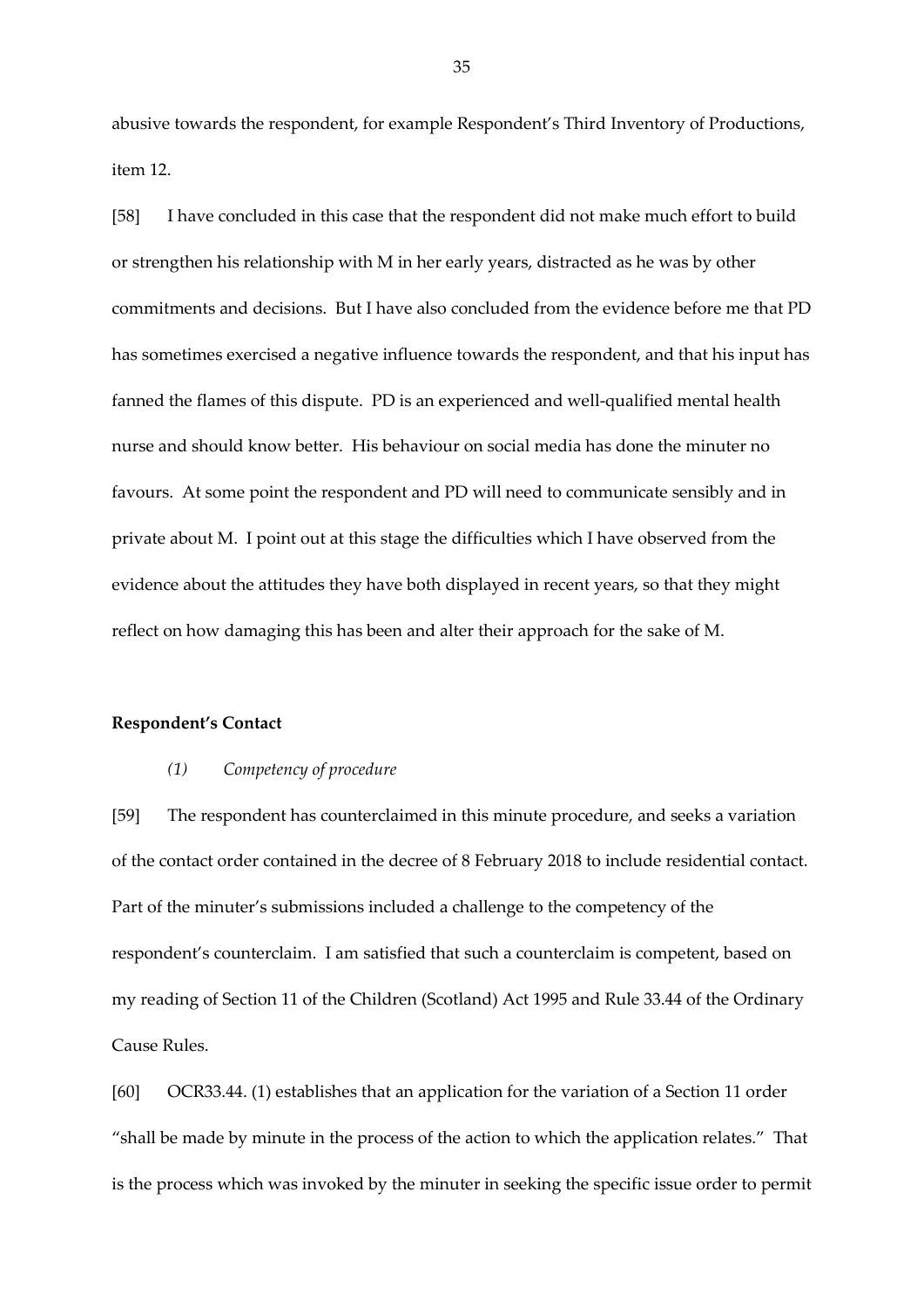relocation to Australia. The argument made on her behalf about the competency of the counterclaim is that the respondent should have lodged his own separate minute for variation of the contact order.

[61] But Section 11 of the 1995 Act appears to contemplate that both applications can be heard together. Section 11 (1) states:

"In the relevant circumstances in proceedings in the …. sheriff court, *whether those proceedings are or are not independent of any other action*, an order may be made under this subsection in relation to (a) parental responsibilities; [and] (b) parental rights….." [my emphasis]

Section 11 (2) confirms that the court may make such order under  $11(1)$  "as it thinks fit" including a contact order (11 (2) (d)). And Section 11 (3) makes clear that the "relevant circumstances" referred to in 11 (1) include where an application for a Section 11 order is made by a party who has parental rights and responsibilities: (Section 11 (3) (a) (ii)).

[62] Section 11 (3) (b) even extends the court's power to make an order where

"*although no application for an order under subsection (1) above has been made,* the court (even if it declines to make any other order) considers it should make such an order."

And, finally, Section 11 (13) states "Any reference in this section to an order includes a reference to an interim order or to an order varying or discharging an order." It is apparent, then, that Section 11 of the Children (Scotland) Act 1995 was designed to give the court complete flexibility and to allow any relevant decisions relating to children to be made when the court considers it appropriate in proceedings before it, even if such order is not moved by either party. Given those circumstances, I have concluded that it was competent for the respondent to have sought his own variation of contact by way of a counterclaim once the minute procedure – which sought a variation of a Section 11 order - was underway.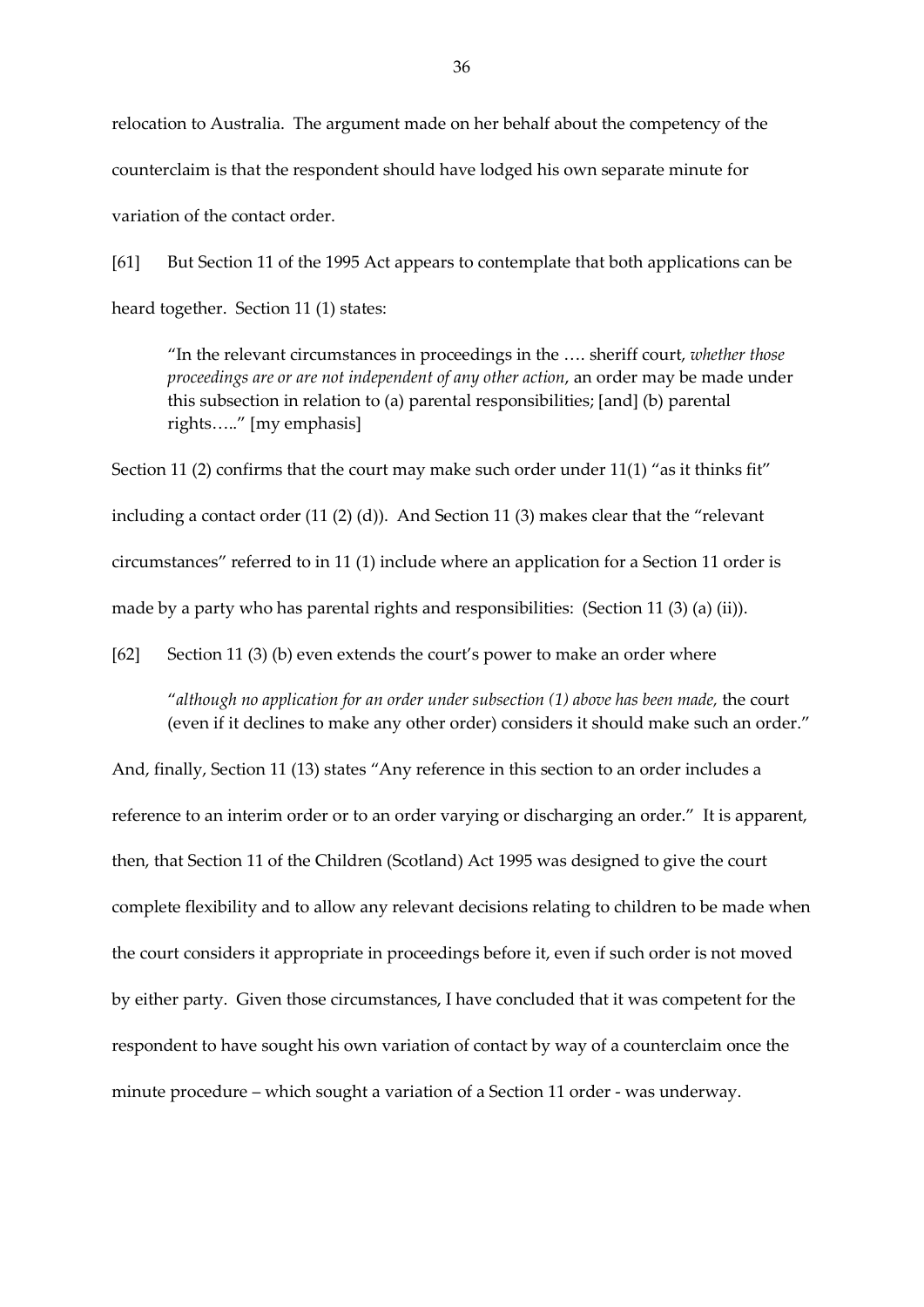### *(2) Variation to contact*

[63] I have concluded that it is appropriate for the respondent's contact to M to progress to involve an element of residential contact, both before and after the move to Australia. There are a number of reasons for this. Firstly, while I have found that there is not at this stage a strong bond between the respondent and M, regular contact is nevertheless ongoing. The child is well-used to spending time with him. She knows his partner HH. The evidence was that she enjoys the longer Saturday contact (every fortnight) when her half-sister L is there. I accepted from the affidavit of L's mother  $(SC)$  that M is comfortable and safe when in the respondent's care. Ms C's affidavit referred to her seeing and speaking to M when she contacts L by virtual means over the course of those weekends. I had no reason to doubt the truth of that observation, since it comes from an ex-partner of the respondent who would appear to have no reason to give evidence favourable to either party.

[64] Secondly, since the main decision in this judgment is to give the minuter permission to take the significant step of relocating with M to Australia, it would be inconsistent to decide that continuing caution should apply meantime to the question of some overnights for the respondent in Dumfries. If the child is ready to emigrate to Australia, she is ready for residential contact. Thirdly, when the relocation takes effect, future contact between the respondent and M can only realistically take place on one or two occasions per year. It would be appropriate that such contact should be for extended periods on a residential basis.

[65] For those reasons I have decided that a long-term approach to contact should be taken here. To prepare M for her future relationship with the respondent, both overnight and Facetime/Skype contact (or an equivalent to those specific social media platforms) should become part of the contact at the moment, with due sensitivity for the need to phase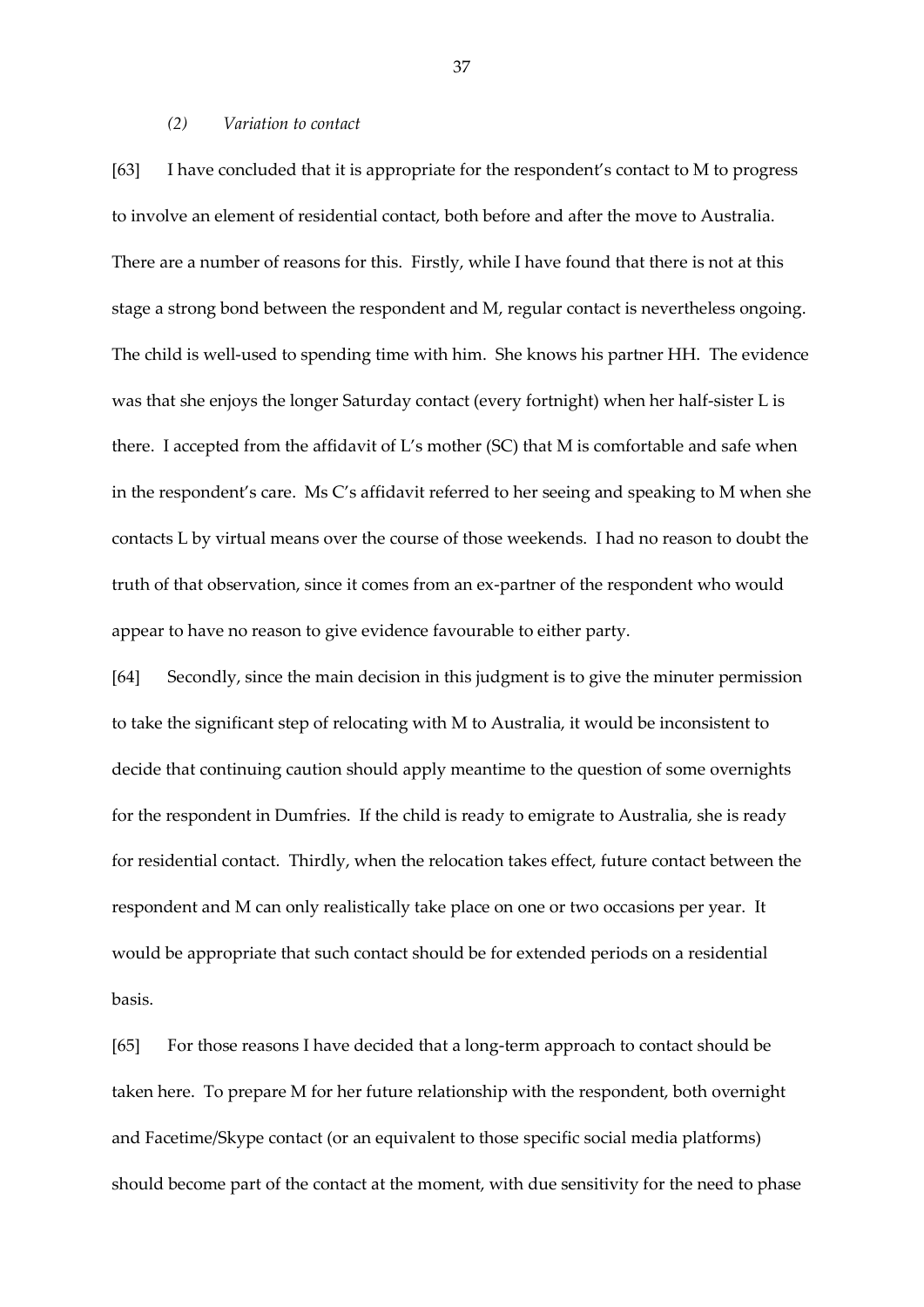in the residential aspect. I have therefore decided that the respondent's existing contact should continue to operate as it does at present but that, after 1 April 2020, one of the Saturday contacts per month should extend until Sunday at 5pm. This would mean that the fortnightly Wednesday contact will continue unchanged, but the fortnightly Saturday contact will operate with one being non-residential, the next extending to Sunday, the next non-residential, the next residential, and so on.

[66] The other alteration to existing contact is that on the Wednesdays when the respondent does not currently see M, he will be entitled to have a fifteen minute conversation with her via an appropriate live-time video messaging platform (such as Facetime or Skype). This will enable the parties and M to become used to communicating in that way. Both of these variations in the operation of contact should allow the respondent and M to become used to both video contact and residential contact in the months before any relocation takes place.

[67] Once the anticipated move to Australia takes effect, it is appropriate that arrangements are in place for some core contact between the respondent and the child. The respondent was unable in his evidence to face up to the practicalities of a move to Australia for emotional reasons. The minuter was more forthcoming: she and the affidavits of her friends in Australia contemplated visits back to Scotland, including the possibility of M coming to Scotland for family visits while being accompanied by persons other than the minuter or PD. While the exact details of future contact will have to involve some flexibility on all sides, I think it is realistic to expect from the minuter's previous history, her family connections in East Lothian, and the evidence in the case, that annual return visits to Scotland will take place.